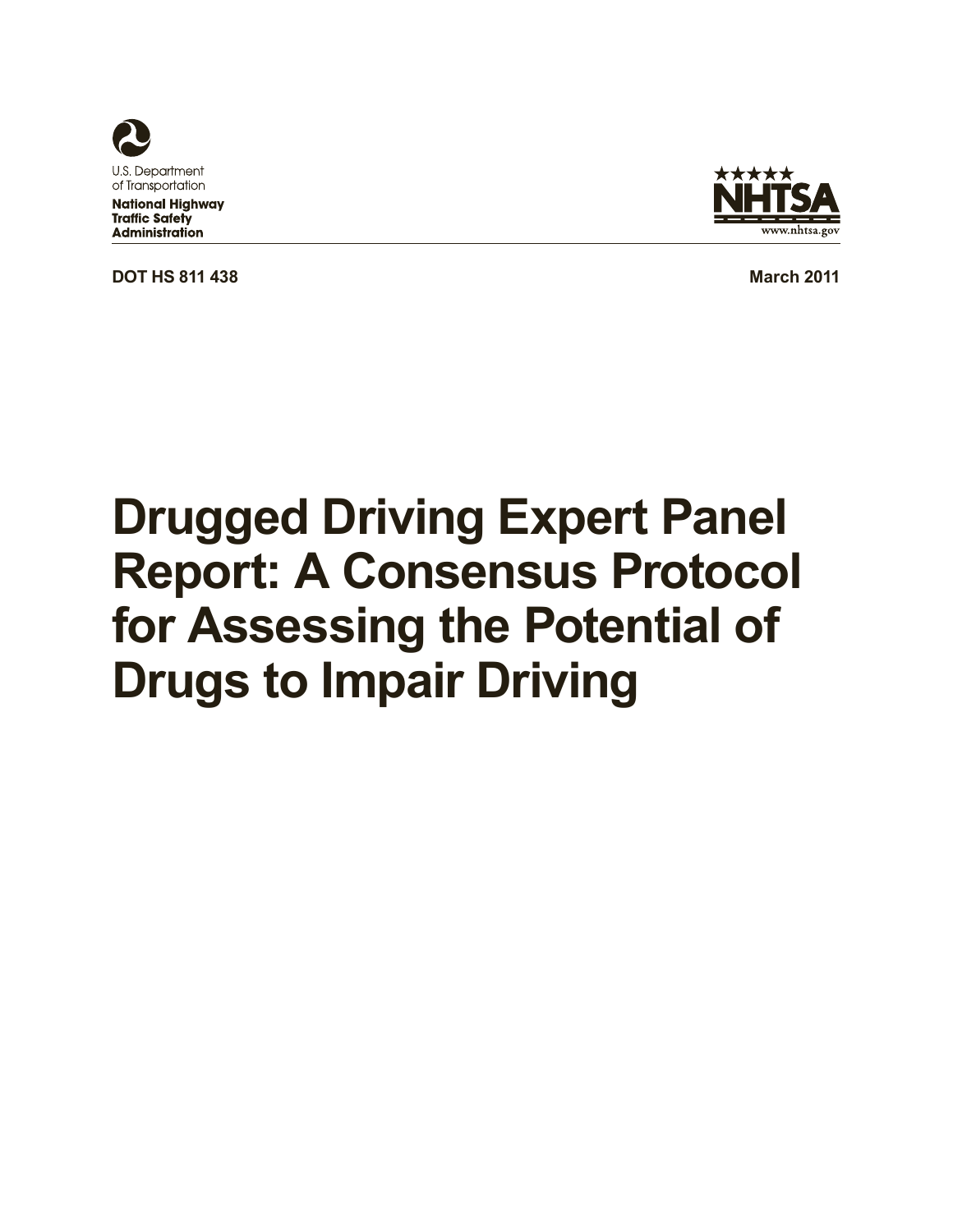**This publication is distributed by the U.S. Department of Transportation, National Highway Traffic Safety Administration, in the interest of information exchange. The opinions, findings, and conclusions expressed in this publication are those of the authors and not necessarily those of the Department of Transportation or the National Highway Traffic Safety Administration. The United States Government assumes no liability for its contents or use thereof. If trade or manufacturers' names or products are mentioned, it is because they are considered essential to the object of the publication and should not be construed as an endorsement. The United States Government does not endorse products or manufacturers.** 

Suggested bibliographic reference format:

Kay, G. G., & Logan, B. K., (2011). Drugged Driving Expert Panel report: A consensus protocol for assessing the potential of drugs to impair driving. (DOT HS 811 438). Washington, DC: National Highway Traffic Safety Administration.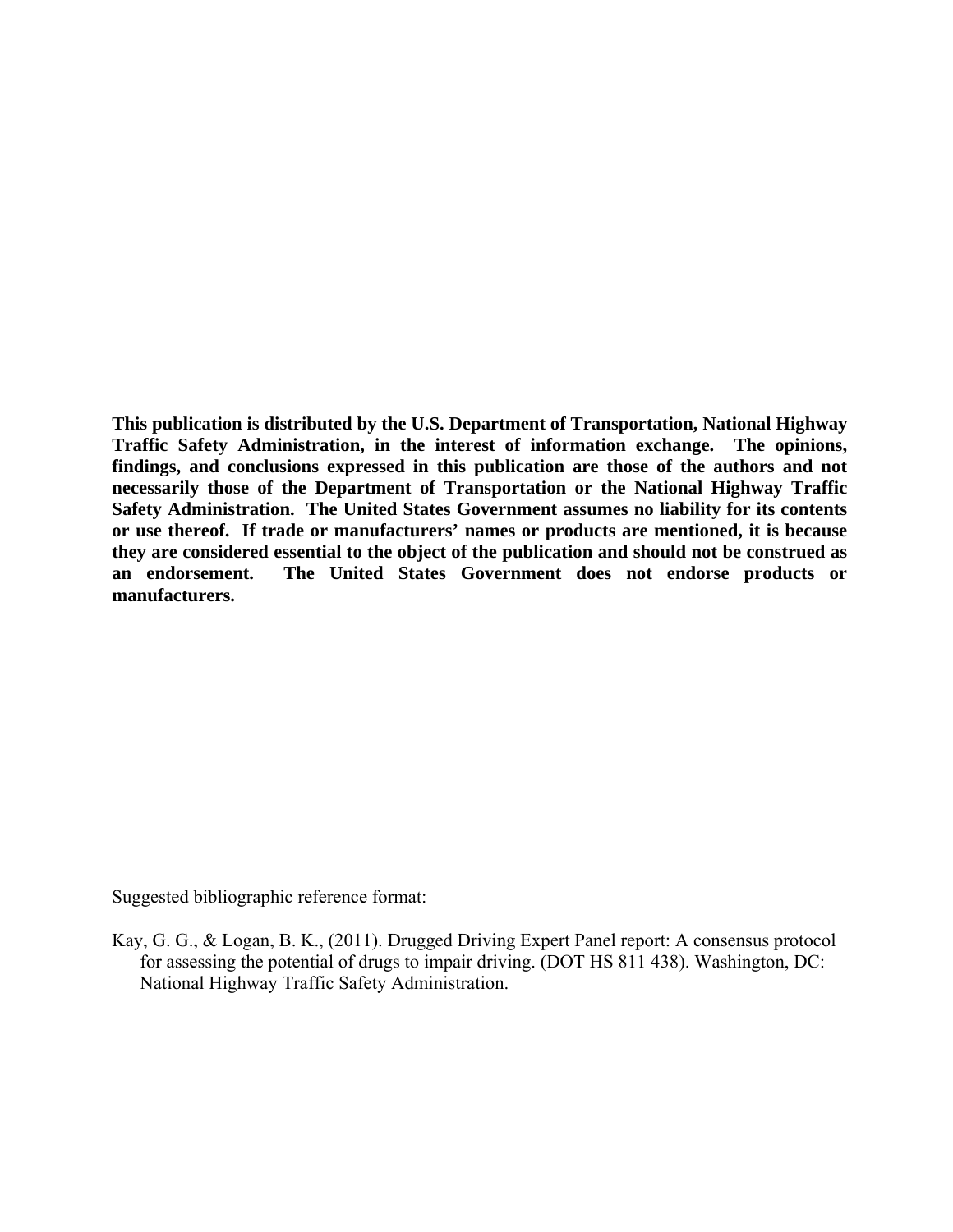|                                                                                                               | 2. Government Accession No.           | 3. Recipient's Catalog No.            |  |  |  |  |
|---------------------------------------------------------------------------------------------------------------|---------------------------------------|---------------------------------------|--|--|--|--|
| <b>DOT HS 811 438</b>                                                                                         |                                       |                                       |  |  |  |  |
| 4. Title and Subtitle                                                                                         |                                       | 5. Report Date                        |  |  |  |  |
| Drugged Driving Expert Panel Report: A Consensus Protocol for                                                 |                                       | March 2011                            |  |  |  |  |
| Assessing the Potential of Drugs to Impair Driving                                                            |                                       | 6. Performing Organization Code       |  |  |  |  |
|                                                                                                               |                                       |                                       |  |  |  |  |
| 7. Author(s)                                                                                                  | 8. Performing Organization Report No. |                                       |  |  |  |  |
| Gary G. Kay, Ph.D., & Barry K. Logan, Ph.D.                                                                   |                                       |                                       |  |  |  |  |
|                                                                                                               |                                       |                                       |  |  |  |  |
| 9. Performing Organization Name and Address                                                                   |                                       | 10. Work Unit No. (TRAIS)             |  |  |  |  |
|                                                                                                               |                                       |                                       |  |  |  |  |
|                                                                                                               |                                       | 11. Contract or Grant No.             |  |  |  |  |
|                                                                                                               |                                       |                                       |  |  |  |  |
| 12. Sponsoring Agency Name and Address                                                                        |                                       | 13. Type of Report and Period Covered |  |  |  |  |
| National Highway Traffic Safety Administration                                                                |                                       |                                       |  |  |  |  |
| Office of Behavioral Safety Research                                                                          |                                       |                                       |  |  |  |  |
| 1200 New Jersey Avenue SE.                                                                                    |                                       | 14. Sponsoring Agency Code            |  |  |  |  |
| Washington, DC 20590                                                                                          |                                       |                                       |  |  |  |  |
| 15. Supplementary Notes                                                                                       |                                       |                                       |  |  |  |  |
| Dereece D. Smither, Ph.D., was the Contracting Officer's Technical Representative for this project.           |                                       |                                       |  |  |  |  |
| 16. Abstract                                                                                                  |                                       |                                       |  |  |  |  |
| In November 2008 and again in March 2009 an expert pane I was convened by the National Highway Traffic Safety |                                       |                                       |  |  |  |  |

In November 2008 and again in March 2009, an expert pane l was convened by the National Highway Traffic Safety Administration with the goal of determining whether a list could be developed to indicate which medications or classes of medications may pose a hazard to driving. There was particular interest in having the panel develop a list of "safe" medications that do not impair driving. The value of the list would be to better inform patients and physicians regarding the likely effects of a drug on driving. This information could lead to better-informed prescribing practices and to more rational selection of medications by patients. The panel w as composed of an internatio nal group of behavioral scientists, epidemiologists, pharmacologists, toxicologists, and traffic sa fety professionals to provide a broad-based perspective on the issue. Discussions i ncluded prescription (Rx) medications as well as over-the-counter (OTC) medications and illicit dr ugs. Although illicit drugs are b est known for their impairing effects, Rx and OTC medications are also known to be cap able of producing impairment and many are frequently encountered in im paired driver populations. The panel agreed that one of the barriers to categorizing drugs with respect to driving impairment risk is the *lack of a common, standardized protocol for assessing the impairing potential of drugs.* The panel recognized the need for a structured, s tandardized protocol for assessing the driving impairment risk of drugs that would lead to better classification of d rugs in terms of dr iving impairment risk. The approach could be useful in providing more meaningful precautions for users and prescribers regarding the impact of drugs on driving. This report provides the background for the project and assembly of the expert panel, a description of t he proposed protocol, and offers examples of how the protocol could be useful in evaluating a drug.

| 17. Key Words<br>drugs, research, impairment, research protocol, expert<br>panel |                                                      | 18. Distribution Statement<br>www.ntis.gov | Document is available to the public from the<br>National Technical Information Service |
|----------------------------------------------------------------------------------|------------------------------------------------------|--------------------------------------------|----------------------------------------------------------------------------------------|
| 19 Security Classif. (of this report)<br>Unclassified                            | 20. Security Classif. (of this page)<br>Unclassified | 21 No. of Pages<br>28                      | 22. Price                                                                              |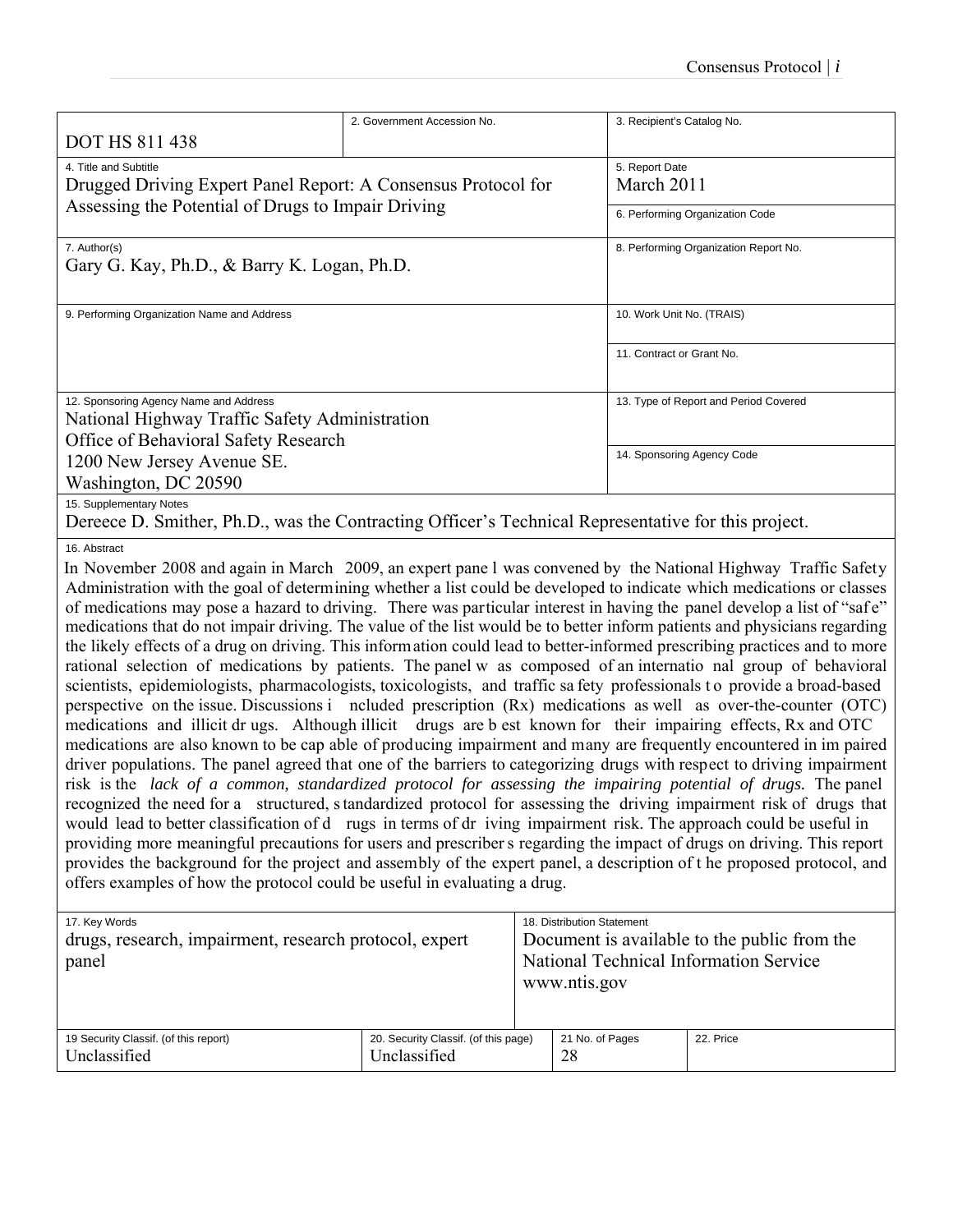# **Table of Contents**

| <b>Appendix A: Consensus Behavioral Test Battery for Assessing Impaired Driving</b> |     |  |  |
|-------------------------------------------------------------------------------------|-----|--|--|
|                                                                                     | .22 |  |  |
|                                                                                     |     |  |  |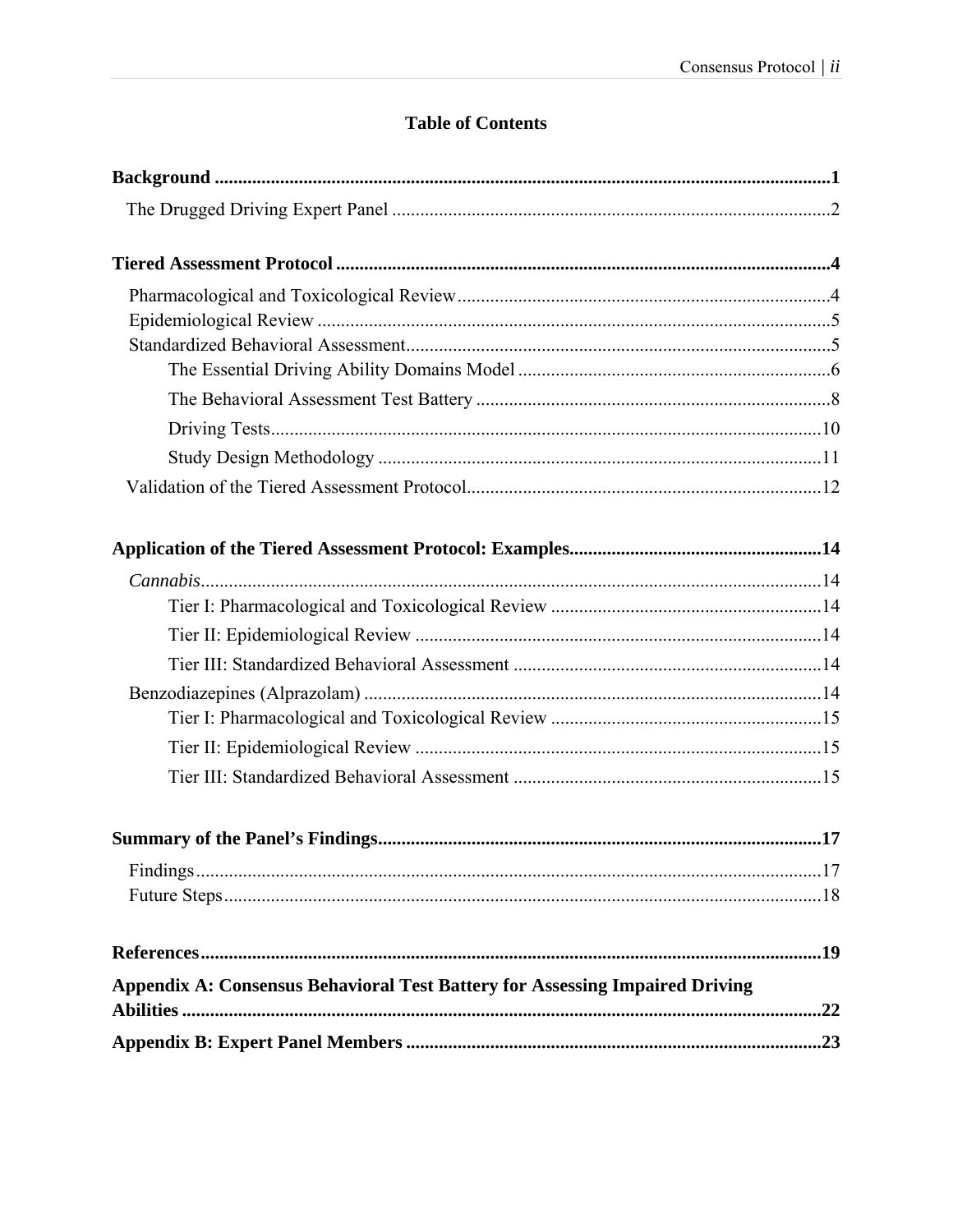# Drugged Driving Expert Panel Report: A Consensus Protocol for Assessing the Potential of Drugs to Impair Driving

# **Background**

The recently published *2007 National Roadside Survey of Alcohol and Drug Use by Drivers: Drug Results* reported the drug prevalence (detected by oral fluid and blood samples) in 7,719 weekend drivers who served as participants in the survey (Lacey et al., 2009). The prevalence of drugs in drivers tested during the daytime was  $11\%$ <sup>1</sup>. Specifically, 5.8% tested positive for the category of illegal drugs, 4.8% for the medication category (i.e., prescription [Rx] and over-thecounter [OTC] medications), and 0.5% for the combined illegal and medication category. The nighttime survey results showed a prevalence of 14.4% for positive drug results. In this sample, 10.5% were positive for illegal drugs, 3% positive for the medication category, and 0.9% positive for the combined illegal and medication category. In addition, for those individuals who tested positive for illegal drugs (9.8%) the rate of those who also tested positive for alcohol was 28%. One of the major conclusions and recommendations of this study is that "further research is needed to determine the effect of drug prevalence on crash risk" (p.8).

In 2000, the National Transportation Safety Board (NTSB) recommended that the U. S. Department of Transportation (DOT) establish a list of approved medications and classes of medications that may be used safely when operating a vehicle (NTSB, 2000). The NTSB recommended that the DOT develop, "with assistance from experts on the effects of pharmacological agents on human performance and alertness, a list of approved medications." In its report, the NTSB stated that it had investigated over 100 accidents in all modes of passenger transportation that involved Rx or OTC medications whose effects could impair vehicle operators. The report states that most potentially impairing prescription or over-the-counter medications have significant cognitive effects. The NTSB expressed concern that vehicle operators using such medications might not always be in a position to accurately judge the extent and effect of such impairment: "a vehicle operator whose judgment is adversely affected by a medication may decide, inappropriately, that he or she is not impaired." The NTSB found that there was "relatively little regulatory guidance available from the DOT, its modal administrations, the FDA, or other regulatory agencies for vehicle operators with regard to use of over-the-counter and prescription medications."

In the years following these NTSB recommendations, a number of drug lists have been developed by DOT. In 2004, the National Highway Traffic Safety Administration (NHTSA) released a report (Couper & Logan, 2004) titled, *Drugs and Human Performance Fact Sheets*. This was the report of a panel of international experts, reviewing developments over the preceding 10 years in identifying the specific effects of illicit and prescription drugs on driving. The fact sheets represent the "current scientific knowledge in the area of drugs and human performance for the 16 drugs selected for examination" (Couper & Logan, 2004, p.1). Although the fact sheets are uniform in organization, the studies determining the impact on driving, listed under the headings, "Performance Effects" and "Effects on Driving," are not uniform, but reflect

 $\overline{a}$ <sup>1</sup> The daytime data collection was comprised of oral fluid samples; nighttime data collection involved both oral and blood samples.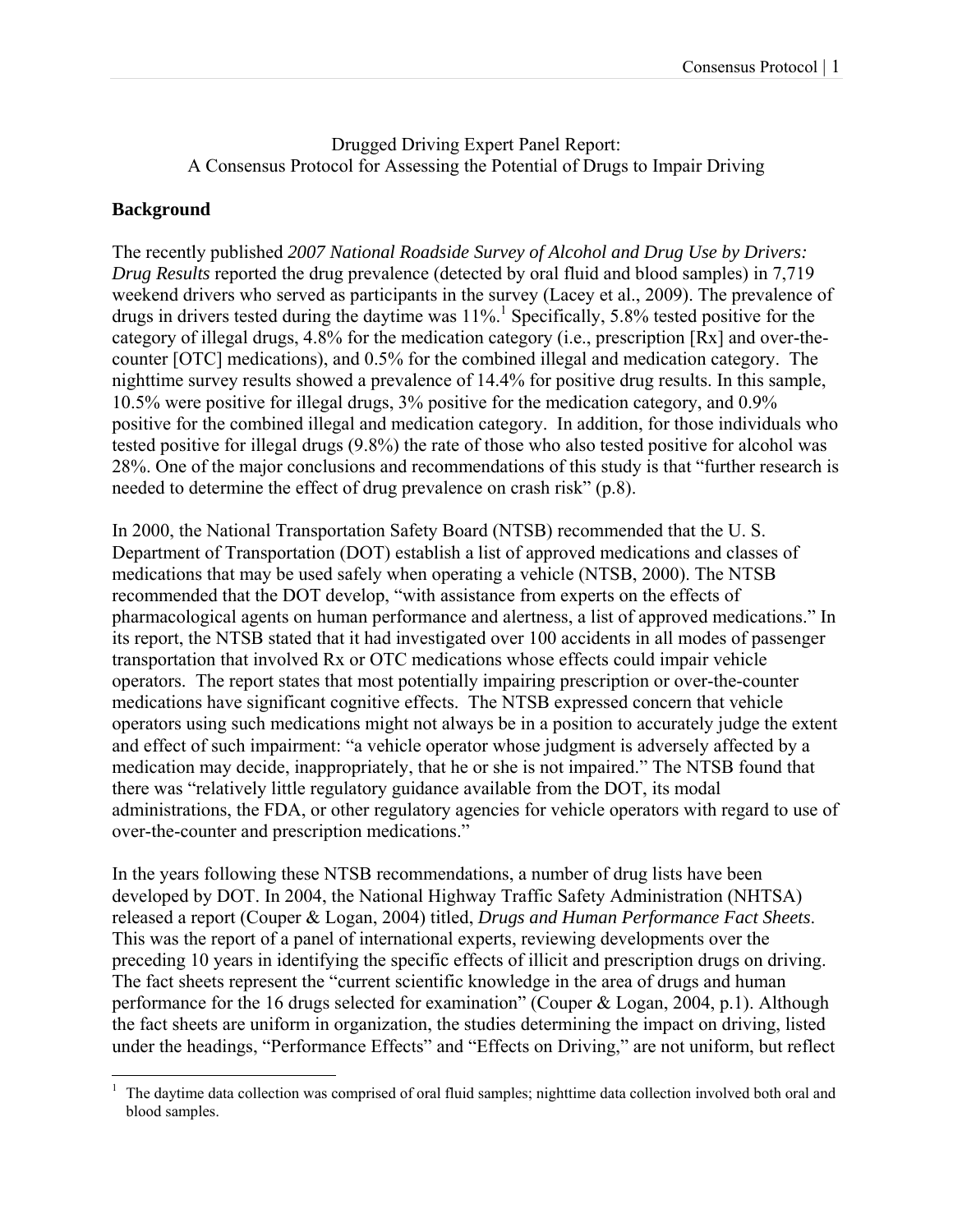a myriad of study methodologies. A similar effort is the National Institute on Drug Abuse (NIDA, 2007) chart listing called *Commonly Abused Drugs*. Shinar (2005) described NIDA's efforts as "laudable attempts to synthesize the results of very many and methodologically different studies into a few paragraphs that are simple to understand" (p. 55). Unfortunately, this necessitates some generalizations that are often not very accurate, and often describe the effects of different drug categories in the same or similar terms, making them indistinguishable from each other." Similar efforts in the European Union (Maes, Charlier, Grenez, & Verstraete, 1999) generated lists of "Drugs and medicines that are suspected to have a detrimental impact on road user performance." These too were based on compilation of existing epidemiological, laboratorybased, and over-the-road driving studies. In 2003, NHTSA published a review of the *State of Knowledge of Drug-Impaired Driving* (Jones, Shinar, & Walsh, 2003) covering literature published since 1980. The report indicates areas for which the authors could find no experimental research (e.g., hallucinogens and inhalants), drugs for which there is a high potential for significant impairment of driving following acute administration (e.g., narcotics, long-acting benzodiazepines at therapeutic doses, short-acting benzodiazepines at high doses, barbiturates, first-generation antihistamines, and tricyclic antidepressants), and drug classes with "relatively low potential for significant impairment after acute usage" (e.g., CNS stimulants, and second-generation  $H_1$  antihistamines). The report states that "very few studies have examined the chronic and sub-chronic use of the above classes of drugs, and most of those that have suggest little effect on driving and driving-related performance."

# **The Drugged Driving Expert Panel**

In November 2008 and again in March 2009, an expert panel was convened by NHTSA with the goal of determining whether a list could be developed, indicating which medications or classes of medications may pose a hazard to driving. There was particular interest in having the panel develop a list of "safe" medications that do not impair driving. The value of the list would be to better inform patients and physicians regarding the likely effects of a drug on driving. This information could lead to better-informed prescribing practices and to more rational selection of medications by patients.

The panel was composed of an international group of behavioral scientists, epidemiologists, pharmacologists, toxicologists, and traffic safety professionals to provide a broad-based perspective on the issue. Discussions included Rx medications as well as OTC medications and illicit drugs. Although illicit drugs are best known for their impairing effects, Rx and OTC medications are also known to be capable of producing impairment and many are frequently encountered in impaired-driver populations.

There was agreement among the panel that a limited number of drugs generally pose a low risk to driving when taken according to approved prescribing information and when used with appropriate medical oversight. However, the panel also recognized that even among drugs generally considered safe for driving, adverse reactions may occur, and interactions may occur between these medications and other drugs or alcohol that could impair driving performance. The panel was of the opinion that some specific drugs and drug classes are clearly impairing, including sedatives, hypnotics, sedating antihistamines, narcotic analgesics, hallucinogens, antipsychotics, and muscle relaxants, even at therapeutic or sub-therapeutic doses. However, for many drug classes, the question of impairment falls in a grey area, either because the potential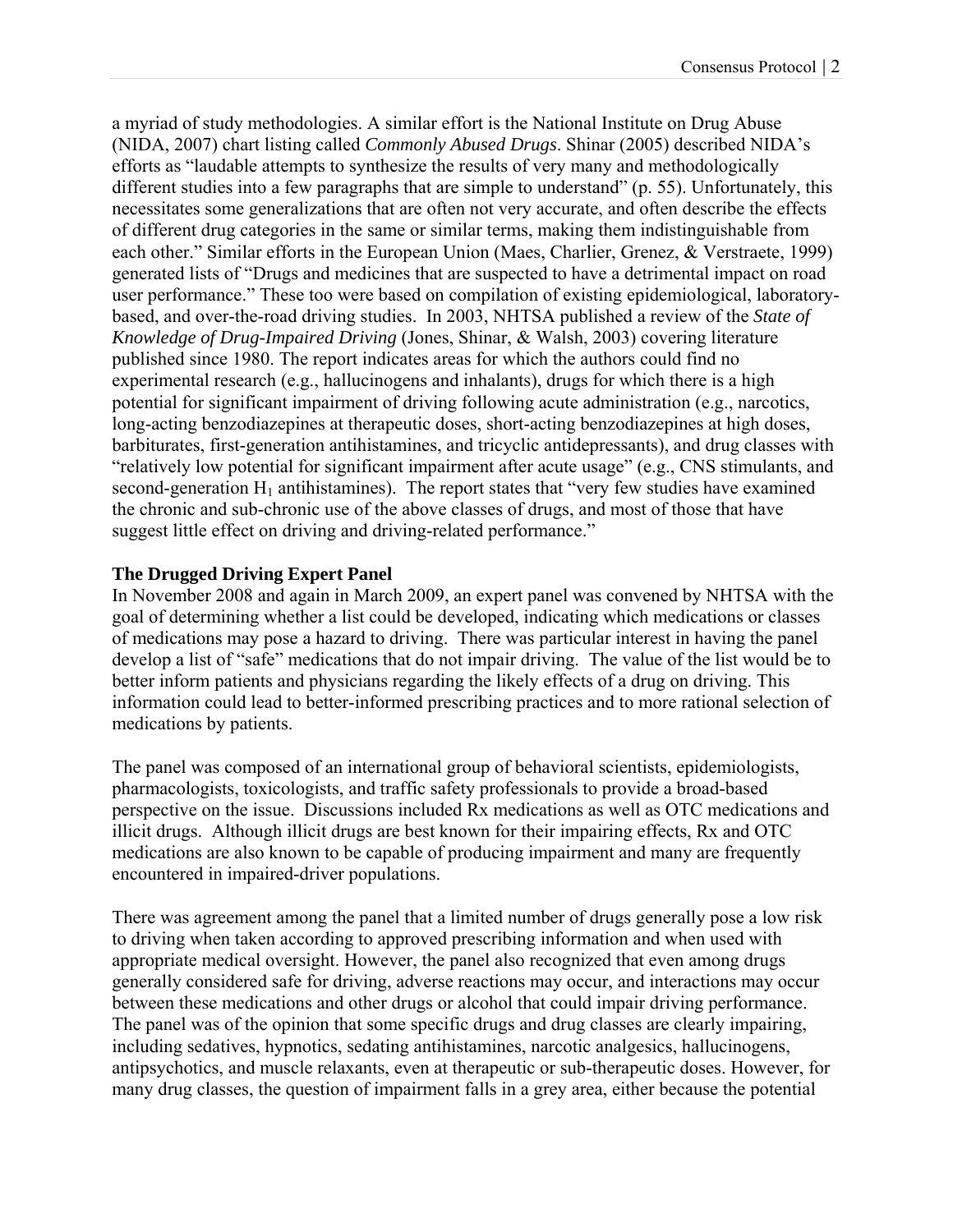adverse effects are highly dose-dependent or because there is much heterogeneity within the class. For some of the impairing drugs in this group, it is likely that drug tolerance alone determines the extent of impairment. Examples of drugs that fall in this category include many selective serotonin reuptake inhibitor (SSRI) antidepressants, anticonvulsants, and antihypertensives.

The panel agreed that one of the barriers to categorizing drugs with respect to driving impairment risk is the *lack of a common, standardized protocol for assessing the impairing potential of drugs.* For most drugs, behavioral effects have not been studied systematically. For those drugs that have been studied, the evaluation of driving impairment risk is incomplete as a result of the inconsistency of testing methodologies employed and the use of research protocols that failed to address critical issues of dose, time since dosing, interaction between drug and condition being treated, and chronicity of use. Furthermore, the use of non-standardized testing methods has hindered comparison across studies.

The panel recognized the need for a structured, standardized protocol for assessing the drivingimpairment risk of drugs. This approach would lead to better classification of drugs in terms of driving-impairment risk and would potentially be useful in providing more meaningful precautions for users and prescribers regarding the impacts of drugs on driving.

There was agreement among the panel that effective assessment methodologies currently are available that could be incorporated into a standardized protocol for assessing the driving impairment risk of drugs. The panel reviewed existing protocols including the recent guidelines proposed by International Council on Alcohol, Drugs, & Traffic Safety (Walsh, Verstraete, Heustis, & Mørland, 2008). This group similarly recognized that standardization of methodologies would allow for inter-study comparison and more uniform means of reporting effects. The panel's conclusion is that the optimum model for selecting and evaluating candidate drugs for comprehensive assessment would result from a tiered, parallel process involving pharmacological, toxicological, epidemiological reviews and a standardized behavioral assessment (based on the Essential Driving Ability Domains [EDAD] model).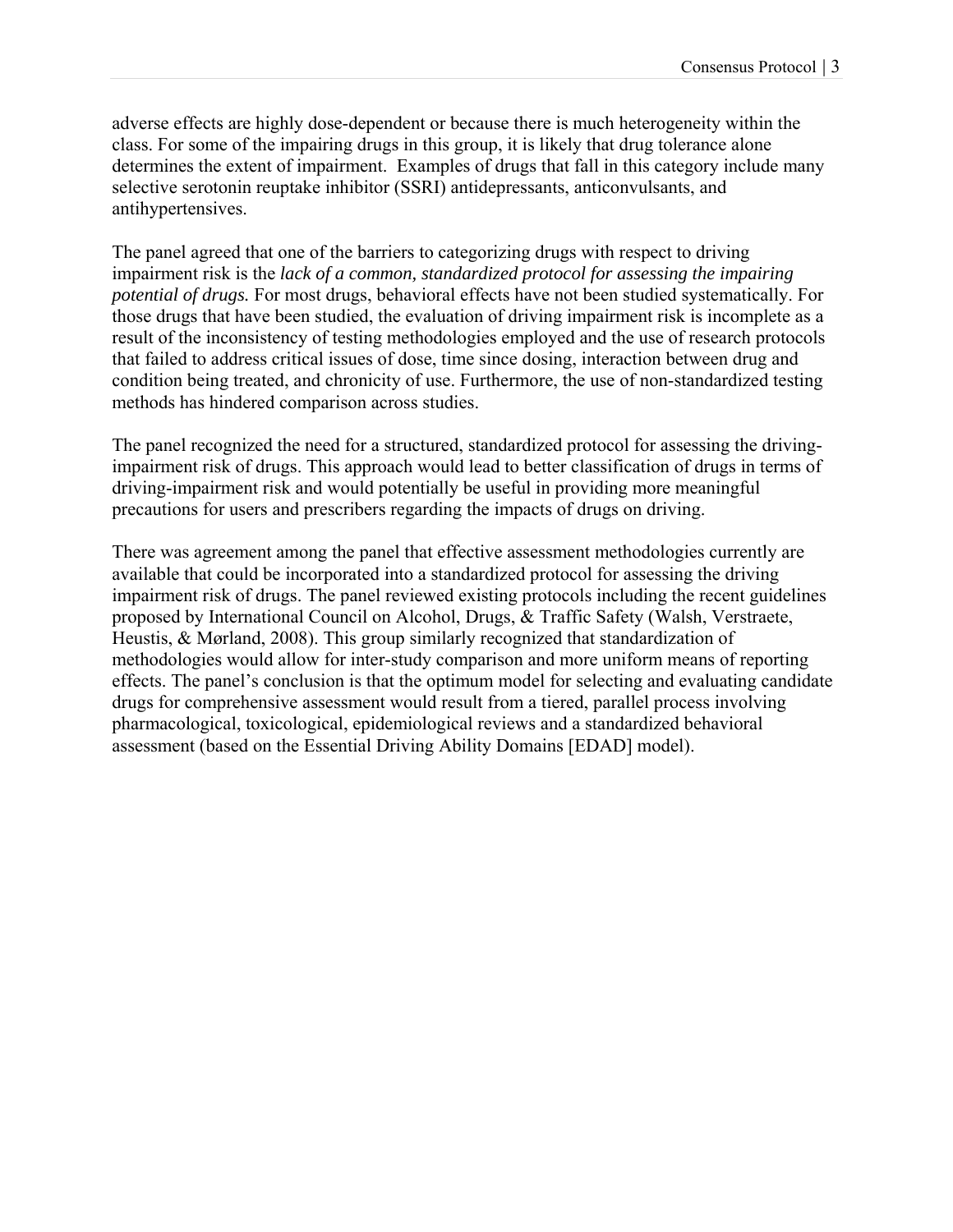## **Tiered Assessment Protocol**

The approach proposed by the panel, a tiered, parallel process, consisting of pharmacological/toxicological, and epidemiological reviews, and a standardized behavioral assessment is shown in Figure 1. The components of the protocol and their interrelations, and the proposed procedure for validating the protocol are detailed in the following sections.





# **Pharmacological and Toxicological Review**

A drug can be flagged as being of concern, either through an empirical consideration of the *pharmacology* or the *toxicology* of the drug. The **pharmacological** review considers such factors as receptor chemistry, pharmacokinetics, pharmacodynamics, main effects (i.e., the drug's indications), and adverse event profiles. A drug can be compared on these parameters to other drugs within the same drug class. It can also be compared to other drug classes with similar characteristic side-effects. Based on the drug's physical chemistry and receptor chemistry, information a determination can be made as to the likelihood that the drug will cross the bloodbrain barrier and occupy key receptors critical to the cognitive and/or psychomotor functions critical to driving. The pharmacological information can also be used to predict time to peak effect, duration of impairment, and the impact of drug-drug interactions. Pharmacological information will also provide information about subgroups in the population that might be at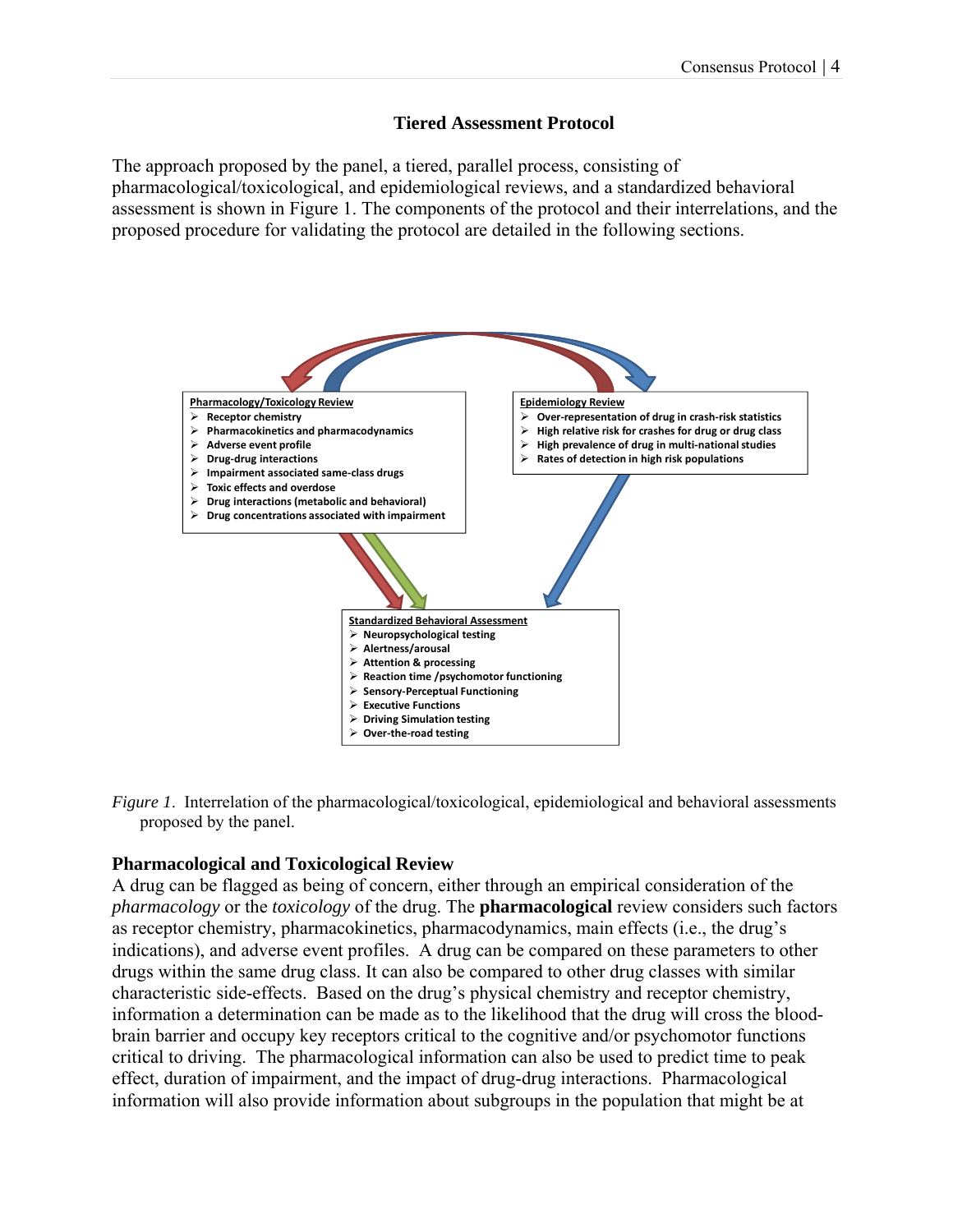higher risk for drug impairment due to "deviating" pharmacokinetics such as often observed in the elderly or in those who are poor metabolizers.

Review of the **toxicology** literature can yield data on adverse events, abuse, overdoses, and drug interactions. Case reports can identify circumstances of drug use that have resulted in impaired driving, crashes, or arrests, sometimes including associated quantitative toxicological measurements in blood or oral fluid. Current toxicological literature contains case reports of specific sets of circumstances that can result in impairment, most notably specific drug concentrations, adverse reactions, and drug interactions that have been associated with impairment.

If the pharmacology and toxicology review indicates a risk for effects on driving, the epidemiological literature and databases would be searched for evidence of prevalence and magnitude that might assist in prioritizing drugs for the standardized behavioral assessment (blue arrows). Clearly, if a drug is in development or clinical trials and has not been prescribed, a drug candidate can be recommended for behavioral assessment without epidemiological evidence (green arrow).

#### **Epidemiological Review**

Following pharmacological and toxicological assessment, **epidemiological** literature would be reviewed to identify medical conditions associated with certain types of drug use, overrepresentation of certain drugs in crash-risk statistics, and, where possible, relative risk of impairment for drugs or drug classes, based either on comparison to control populations or by means of culpability assessment. Unfortunately, there are major gaps in the epidemiological literature. In a recently published report, Orriols and colleagues (2009) reviewed electronic databases between 1979 and 2008 for relevant epidemiological studies. Eligible studies had to evaluate the causal relationship between the use of medicinal drugs and the risk of traffic crashes. Twenty-two studies designed with different degrees of methodological rigor were included. According to the authors, "The risk of motor-vehicle crashes related to benzodiazepines has been amply studied and demonstrated. Results from other medicinal drugs remain controversial" (Abstract Results section, para. 3) Epidemiological evaluation will usually follow from toxicological and pharmacological concerns; however, it may serve as a unique indicator of concern, for unexpected side effects not predicted from the drugs main pharmacological profile. For example, a drug that might cause hypotension, but would not necessarily trigger a review based on toxicology/pharmacology, might show up in epidemiological data as a problem in older drivers. This would trigger a pharmacological/toxicological review (red arrows), leading to behavioral assessment.

#### **Standardized Behavioral Assessment**

Those drugs identified by the pharmacological/toxicology and epidemiological assessments as being likely to impair driving would be prioritized for evaluation by a **Standardized Behavioral Assessment**. The behavioral assessment protocol would incorporate sophisticated laboratory methods for assessing the cognitive, perceptual, and psychomotor effects of drugs. In addition, the behavioral assessment protocol would employ driving simulators and over-the-road driving tests in the assessment of crash risk. The behavioral assessment would be conducted at relevant doses and at various times post-dose to establish the time-course of impairment. The objective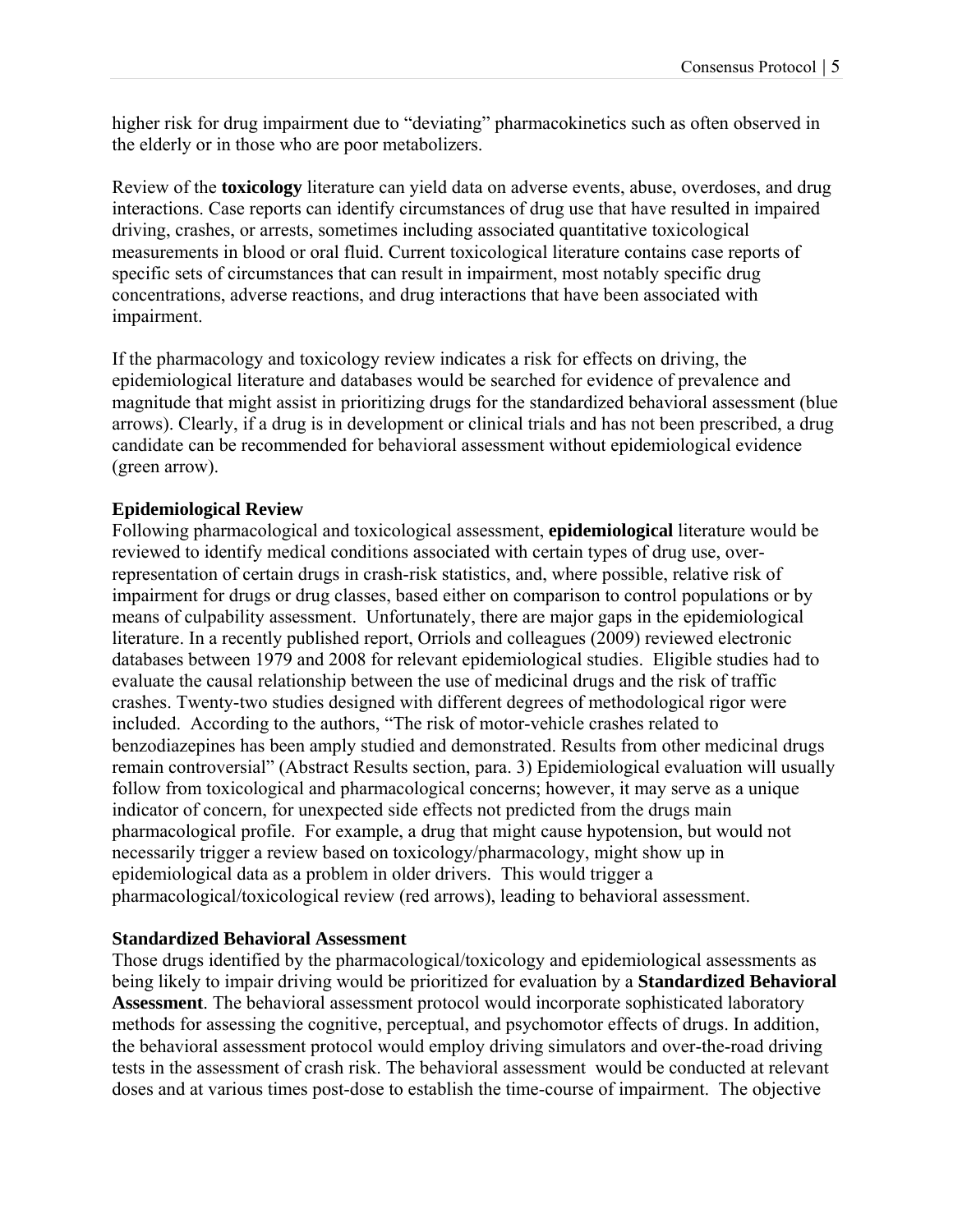of the behavioral assessment protocol would be to evaluate drugs with respect to their likelihood of impairing driving-related skills. The driving-related skills to be evaluated are those cognitive, perceptual, and psychomotor abilities known to be critical to the task of driving. These are described in the Essential Driving ability Domains Model

**The Essential Driving Ability Domains (EDAD) Model.** Driving is recognized to be a highly complex activity involving a wide range of cognitive, perceptual, and motor activities that take place in a complex, dynamic environment. Direct assessment of "driving" may be an aspirational goal, but for purposes of the present objective it is considered beyond current assessment technology. An alternative to the direct assessment of "driving" as a holistic, integrated behavior-in-context is the "part-task" assessment of driving-related abilities (or skills). This involves assessment of those abilities that are essential to the task of driving in a controlled (laboratory) setting. Though it is desirable, it is not always possible to include attributes during performance measurement that increase contextual (ecological) validity for driving. Decades of research on driving has identified various tasks involved in the performance of this activity; the most critical tasks (and the abilities that underlie them) are determined empirically through crash data analyses, where available, or through experimental studies in naturalistic, closed-course, or high-fidelity simulator settings. Performance of each of these driving tasks is dependent upon certain cognitive, perceptual, and motor abilities. Knowing the specific abilities required to perform a given task, as well as the level of that ability required to perform the task, allows for development of a test battery that is predictive of complex human performance (Fleishman, Quaintance, & Broedling, 1984) under defined conditions.

Driving-related skills and required abilities are typically described using constructs taken from various fields in psychology (e.g., cognitive psychology and neuropsychology) and human factors engineering. There are often multiple terms used to describe these ability categories depending upon the discipline providing the description. In some areas there are overlapping terms, while in others the same term may be used to describe an entirely different construct. The goal of the panel was to use the most widely accepted terminology and to carefully define terms. The terms used by the panel are consistent with those used in the fields of psychology, pharmacology, and medicine and therefore are considered appropriate for evaluating drug effects and communicating those results beyond transportation researchers.

The panel identified five behavioral domains relevant to driving: (1) alertness/arousal; (2) attention and processing speed; (3) reaction time/psychomotor functions; (4) sensory-perceptual functions; and (5) executive functions. The behavioral assessment protocol was designed to evaluate all five of these domains. A drug that impairs performance in any of these domains *at a magnitude known to be associated with increased crash risk* is presumed to have a negative impact on driving safety. Each of the five domains is described in the following sections. The measures, that were suggested by the panel to assess the characteristics of the respective domains, are listed as well.

#### *Essential driving ability domains.*

*a) Alertness/Arousal.* This refers to the individual's level of consciousness that can range from full alertness, to drowsiness, somnolence, stupor, and coma. According to Lezak (2004) the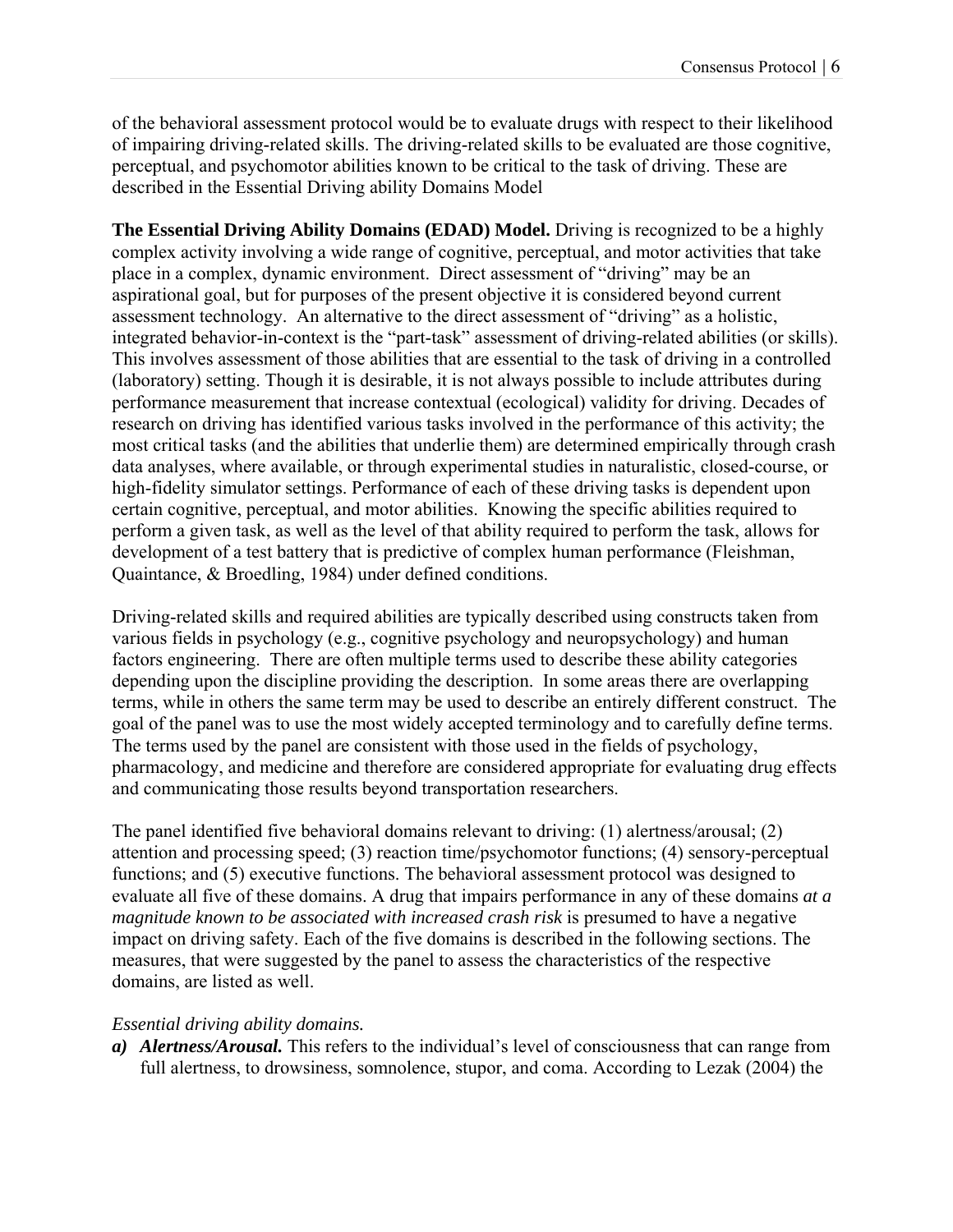slightest changes to the level of arousal may lessen one's "mental efficiency" which plays a factor in the development of inattention and fatigue.

Drowsiness is known to lead to impaired vigilance, increased weaving, poorer speed control, and, as a result, impaired driving performance. Driver drowsiness can lead to falling asleep while driving. Inadequate sleep and use of sedating drugs is a major cause of drowsiness related crashes.

*Measures:* Self-report (e.g., visual analog scales and sleepiness scales); laboratory performance measures (e.g., psychomotor vigilance testing); and sleep laboratory measures of daytime wakefulness (e.g., multiple sleep latency test, maintenance of wakefulness test). Due to the frequent lack of correspondence between self-report and other measures, these measures should only be used as an extension of objective, laboratory measures.

*b) Attention and Processing Speed.* There are a myriad of definitions of attention that share in common the idea that attention refers to the capacities or processes involved in becoming receptive to internal or external stimuli. There are a number of facets of attention recognized in the fields of neuropsychology and cognitive psychology, including; (1) focused or selective attention (which is commonly referred to as concentration); (2) sustained attention or vigilance (which refers to the ability to maintain attention over time); (3) divided attention (which refers to the ability to respond to more than one task at a time); (4) shifting or alternating attention (which refers to the ability to shift or modify the focus of attention), and (5) working memory (which refers to attentional capacity in terms of the amount of information that can be held in temporary storage when concentrating and which is susceptible to loss with time and/or distraction). Each of these five facets of attention appears to play an essential role in one or more driving tasks.

Information processing speed may affect the performance of all tasks beyond the sensory level. Processing speed changes occur with normal aging and may compound the effects of drugs.

*Measures*: Self-report (e.g., self-reported difficulty with concentration); laboratory testing of the specific facets of attention (e.g., tests of working memory, vigilance, focused attention, shifting attention, and divided attention); instrumented vehicle and driving simulator measures (including measures designed to assess eye movements and gaze). Self-report measures are not relied upon, but are used to assess subject awareness of changes in functioning.

*c) Reaction Time/Psychomotor Functions.* This construct refers to the speed of response as well as the coordination of skilled movement. Motoric response speed is a function of perceptual speed and response selection, plus the speed and coordination of the motor response. Perceptual speed may be diminished by peripheral or central sensory deficits. Similarly, psychomotor functions are controlled by central and peripheral factors that underlie neuromuscular function.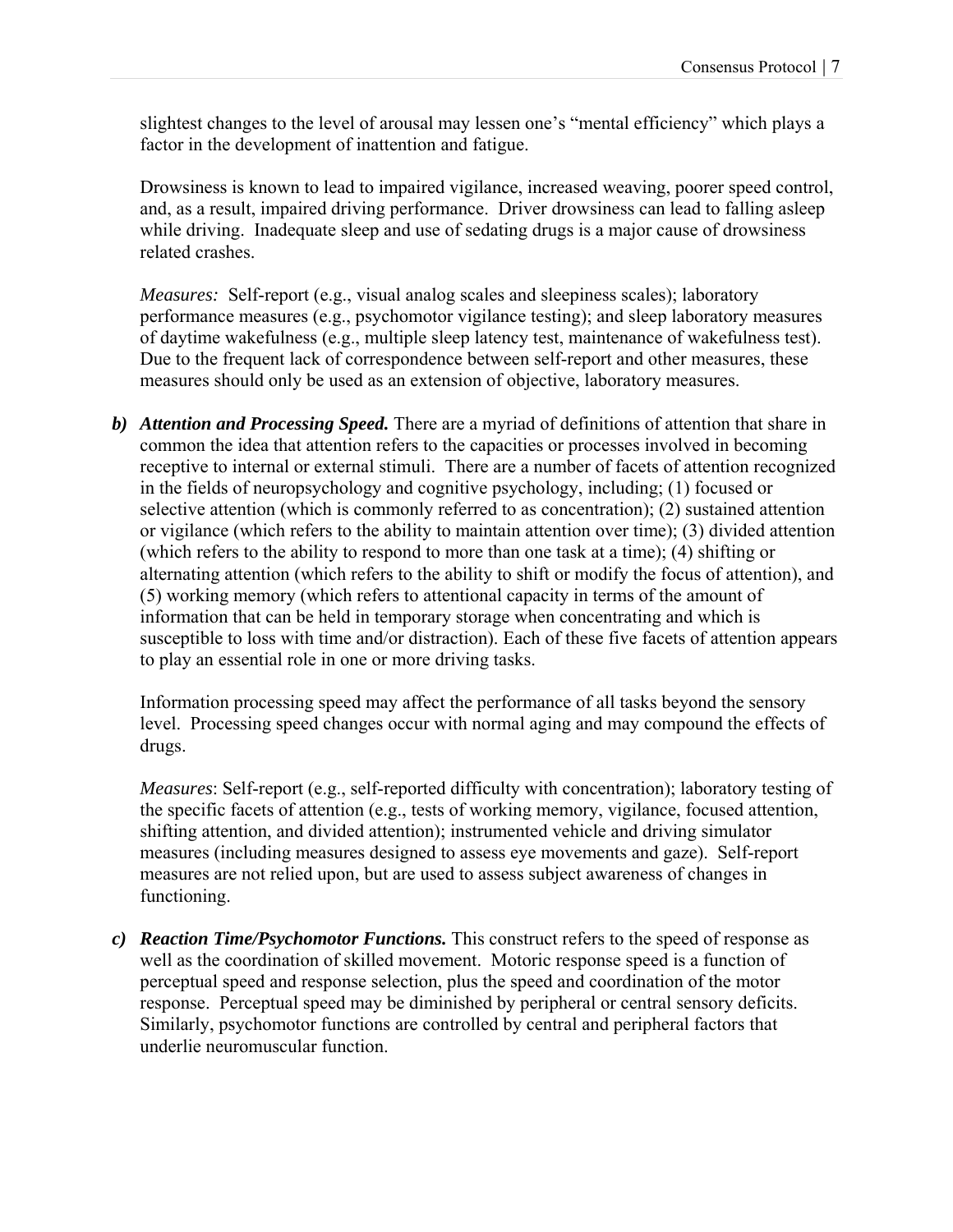Although simple reaction time is not particularly predictive of driving performance, complex reaction time, which involves both response selection and perceptual sensitivity, is related to driving performance.

Vehicle control is dependent upon motor coordination and visual-motor abilities. The ability to appropriately apply the brakes of a vehicle is dependent upon psychomotor functions and perceptual speed. Similarly, the individual's ability to avoid a collision is dependent upon the speed with which they can begin implementing the appropriate action. While reaction time and psychomotor functions are essential, a much greater part of the variance in total response time for vehicle control actions is typically accounted for by the "choice" components (perceptual speed, response selection) than by the "simple" component (motor response speed).

*Measures:* Simple and complex reaction time tests, and driving simulator or over-the-road driving tasks (e.g., brake reaction time). Performance on psychomotor tasks (e.g., tests of upper motor speed and coordination) are also predictive of driving control.

*d) Sensory-Perceptual Functioning.* This term refers to the specific visual, auditory, proprioceptive, and sensorimotor abilities that enable the critical driving tasks. Sensory abilities need to be sufficient to perceive vehicle and roadway conditions, and to provide appropriate feedback to the operator about the consequences of vehicle control movements.

*Measures:* Examples include visual fields and perimetry testing, and contrast sensitivity.

*e) Executive Functions.* This term refers to those capacities that are involved in planning, approaching, organizing, monitoring, prioritizing and carrying out various cognitive activities. They relate to the individual's ability to control his/her behavior, to show control over impulses and to use "good judgment." Executive functions are considered to play a key role in driving as they impact upon the driver's planning, ability to avoid crashes, and assess risk.

*Measures:* The tests used to assess executive functions mostly originated from cognitive psychology and neuropsychology. They typically involve measures of mental flexibility, adaptive problem solving, abstract reasoning, impulse control, risk taking, organizational ability (including visuospatial organization), and planning. Instrumented vehicle measures of navigational performance may provide another indication of executive function.

From the EDAD model, the panel derived a comprehensive behavioral assessment test battery, to estimate the effects of drugs on driving.

**The Behavioral Assessment Test Battery**. Behavioral assessment of the effects of drugs on driving requires the use of a comprehensive test battery that evaluates the *Essential Driving Abilities Domains*. The panel agreed upon criteria for the inclusion of tests in the behavioral assessment test battery. The panel specified that the measures proposed for this protocol need to be standardized (e.g., having uniform procedures for administering and scoring the test and suitable, representative norms), have established reliability (e.g., consistent scoring across examiners and consistent results obtained upon re-administration), and documented validity (e.g.,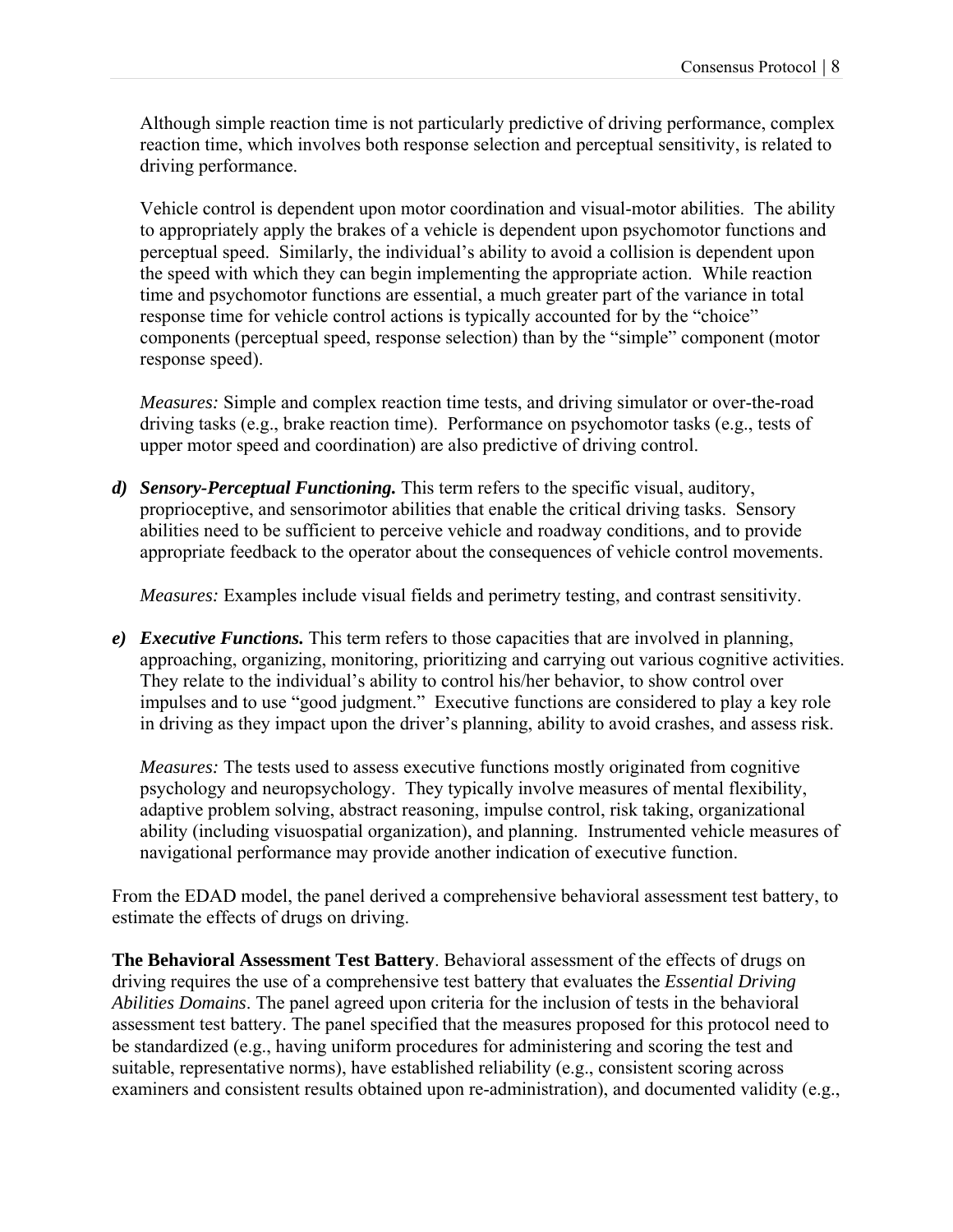sensitivity, specificity, and demonstration that the test measures what it purports to measure). Useful guidelines for testing can be found in the Standards for Educational and Psychological Testing (American Psychological Association, & National Council on Measurement in Education, 1999). In addition to these criteria, the panel specified the following requirements for tests to be included in the battery:

- **They should be predictive of driving performance**. Tests of driving-related abilities that have been found to be predictive of driving performance (simulated or over-the-road driving) were considered to be optimal for inclusion in the test battery. The panel decided that unless there was at least some compelling association to driving safety outcomes a measure would not be included in the test battery.
- **They should demonstrate sensitivity to drug effects***.* Selection among alternative tests found to be predictive of driving performance should be guided by the extent to which the published literature indicates the sensitivity of the candidate tests to either drugs of abuse or to pharmaceuticals. Preferably the test has been able to demonstrate sensitivity to more than one class of drugs known to impair driving. The sensitivity of the test to detecting drug effects would preferably be expressed in terms of the power of the test to detect a specified level of change in performance. Information on the power of the test is critical for study design (e.g., determining number of subjects needed for the study). Tests also need to be specific (i.e., have a low rate of false positive errors). The sensitivity and specificity of tests should be expressed in terms of positive predictive value (i.e., likelihood of impairment associated with a positive result).
- **They should include measures of sustained attention of sufficient duration to detect lapses of attention with operational significance for safe driving***.* One of the major limitations frequently seen in published drug studies is the use of "sustained" attention tests that are too short in duration to demonstrate the effects of fatigue and monotony on drugged driving. Deficiencies in vigilance that impact driving performance may not be detected with task durations less than 20 minutes.
- **They should be suitable for inclusion in a comprehensive test battery***.* Individual tests are administered as part of a comprehensive battery to fully characterize the behaviors (or abilities) that are impaired and/or not impaired by a particular drug. All of the identified domains should be tested, including each of the facets of attention plus processing speed (described on page 7). It is recognized that tests generally measure more than a single behavioral domain.

The test battery proposed by the panel is referred to as the *Consensus Test Battery for Assessing Impaired Driving Abilities* (see Appendix A). Similar test batteries have been constructed by neuropsychologists working with a number of neurological conditions including multiple sclerosis (Bever, Jr., Grattan, Panitch, & Johnson, 1995), schizophrenia (Nuechterlein et al, 2008), and for various dementias. Such test batteries represent a core that represent the minimum required tests to be administered in clinical trials. There are numerous advantages of having a standardized test battery. However, the panel wanted to make it clear that the test battery is not intended to be monolithic or to exclude the development of superior tools as they become available. In the future, final selection of instruments to be included in the test battery will be determined by another multidisciplinary panel of experts (e.g., in psychometrics, cognitive psychology, neuropsychology, statistics, and driving assessment). The specific list of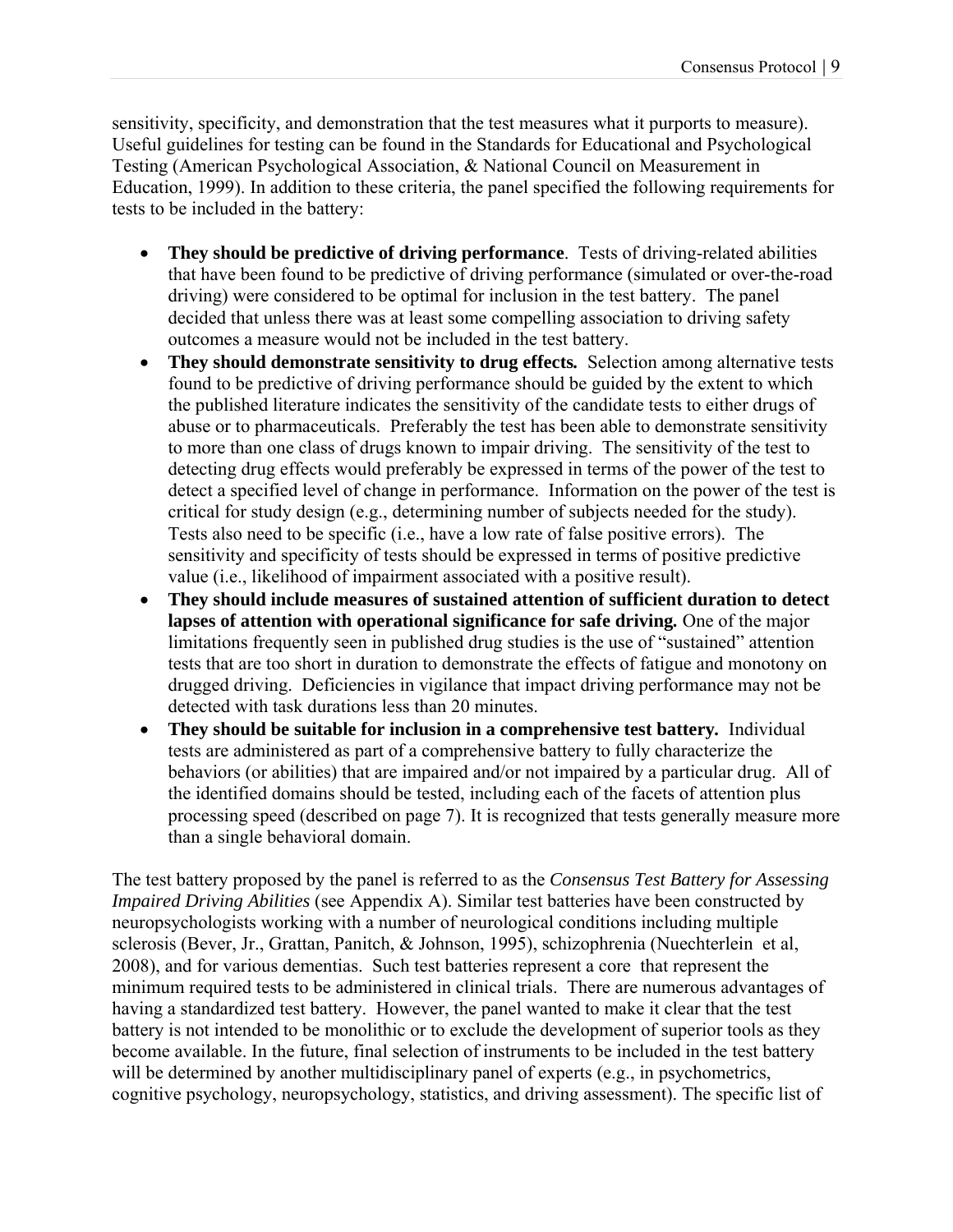generic and commercially available tests selected by this panel will be determined in the future. The specification of a limited number of tests within each of the specified domains will provide a far more standardized approach to evaluating impairment than has been used in the past.

**Driving Tests.** After identifying the essential driving ability domains and the requirements for the test battery, the next level of evaluation in this tiered approach to assessment of the effects of drugs on driving is the application of various driving tasks, including driving simulators, closed course driving studies, over-the-road driving studies, and the recent use of instrumented vehicles. The panel recommends these behavioral tests separately from the other behavioral test methods due to their added content (and face) validity in studying drug-related driving impairment.

All these methods have specific advantages and disadvantages for testing drug-related impairment of driving. For example, driving simulators can safely present relevant driving scenarios in a standardized and relatively low-cost manner. Driving simulators have been proven to be sensitive to stimulant and depressant central nervous system (CNS) drug effects in normal individuals and in patients. On the other hand, simulated driving does not present the same sensorimotor cues that exist in "real driving" and crashes obviously do not have the same consequences. Closed-course driving has been shown to be sensitive to various drug effects, but is lacking in realism, and has been found to be suitable for only a limited number of drivingrelated tasks (Jones, et.al. 2003). Over-the-road driving tasks (e.g., Verster et al., 2002), as exemplified by the Netherlands' CBR Driving Test which is conducted on a 100-kilometer stretch of highway, have been used to study weaving (standard deviation of lateral position), and vehicle following. These driving tasks have been shown to be sensitive to a wide range of drugs. However, as with closed-course driving studies there are a limited range of driving tasks that can be safely accomplished, and the driver's performance may be influenced by the presence of a driving instructor.

The panel recognized that for driving simulators, closed-course driving tests, and for over-theroad driving tests, there are measures that are known to be sensitive to drug effects and that are indicative of driving impairment. However, except for the CBR Driving Test, as conducted by laboratories in the Netherlands, there is very little standardization of these other driving tests. As a result, the current role for these other methods in the tiered protocol developed by the panel is limited. Nonetheless, PC-based driving simulators have proven sensitive to alcohol (Verster, et al., 2009), CNS depressants (Staner, et al., 2005), sleep deprivation (Gurtman, Broadbear, & Redman, 2008), and stimulants (Kay, Michaels, & Pakull, 2009). Recent studies conducted with the National Advanced Driving Simulator (Brown, Dow, Marshall, & Allen, 2007; Salaani, Heydinger, & Grygier, 2006; Senserrick, Brown, Quistberg, Marshall, & Winston, 2007) have shown comparable results for simulated driving and over-the-road driving.

Instrumented vehicles are anticipated to provide a naturalistic approach to studying driver behavior under everyday operating conditions and must also be considered. This may include prospective monitoring of populations following prescription of certain classes of drugs, or placing instrumentation including performance monitoring devices in vehicles to observe driving patterns over time. These approaches avoid some of the observation effect encountered in the laboratory model, and remove specific dosing controls, allowing assessment of individual subject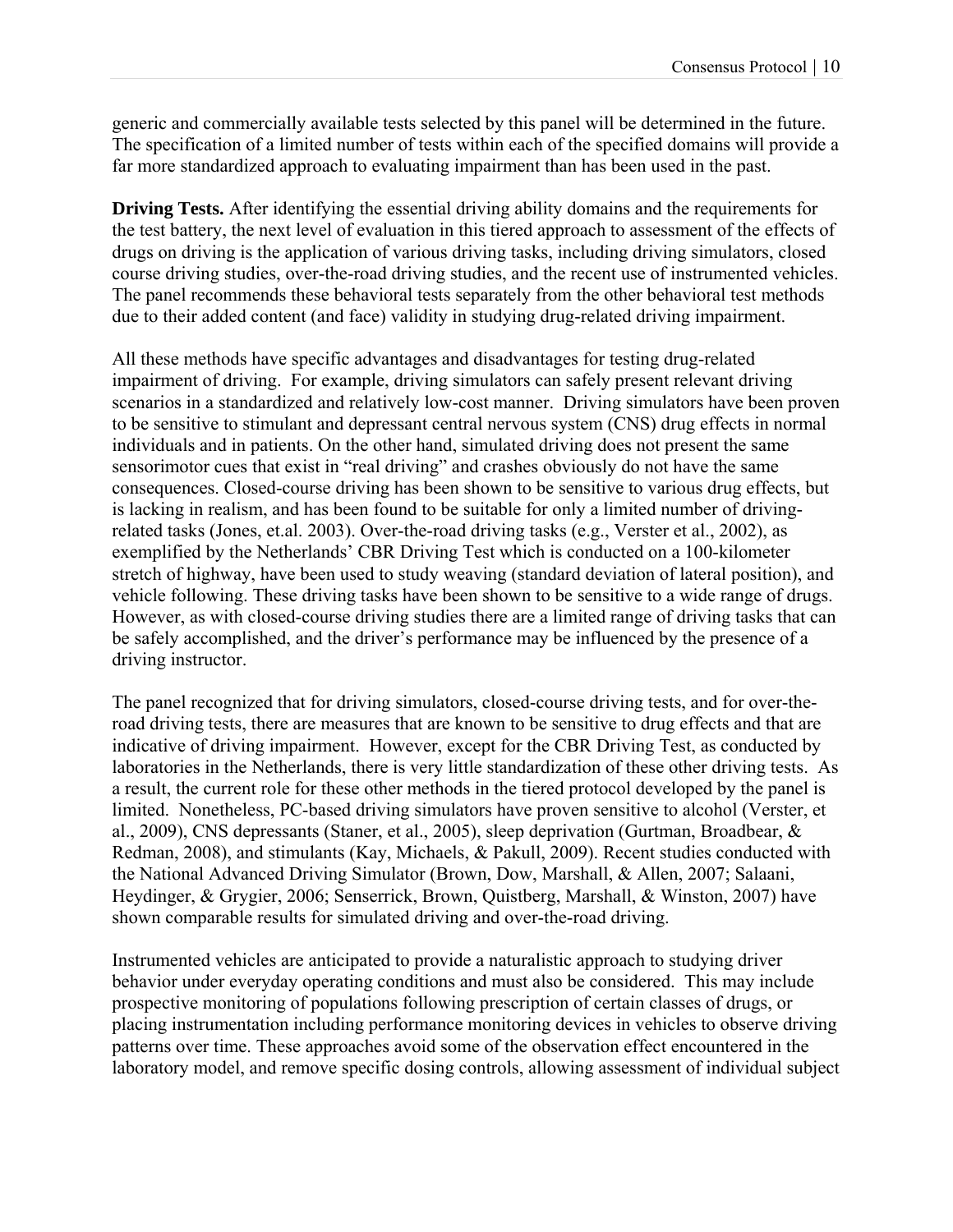practices of drug administration (missed doses, double doses, changes in dose, etc.) not possible in a laboratory environment.

The outcomes of interest include crashes (both injurious and noninjurious) and explicit observable errors in performance recognized as a factor in crash causation through a consensus of those knowledgeable in the field. Such errors include encroachment into an oppositedirection-of-travel lane; disregard of a traffic control device controlling vehicle movements at an intersection; collisions with roadway geometric features (curbs, medians); driving at a speed that is inappropriate for conditions or that deviates significantly from that of other traffic; driving in a manner that requires overt evasive actions on the part of other motorists or pedestrians to avert a collision; and loss of consciousness while driving,

Naturalistic driving studies using instrumented vehicles do not provide experimental control, but do provide the most naturalistic observation of drivers under "real-world" driving conditions. In a recent NHTSA report, Staplin, Lococo, Gish, and Martel (2008) employed instrumented vehicles in a small sub-sample of the subjects (n=5). Differences were seen between drives completed when the driver was alone or when accompanied by an occupational therapist. To date, there are no known controlled studies using instrumented vehicles to assess drug effects during naturalistic driving. However, the use of unobtrusive, affordable, miniature, in-car instrumentation packages suggests that this type of research is becoming feasible.

**Study Design Methodology.** The panel addressed the specifics of the drug testing protocol. Assessment of driving impairment risk requires testing at relevant doses with assessment of initial dose effects as well as steady-state dosing effects. It is considered important to test drugs at their peak CNS level (which does not always correspond to the time to maximum drug plasma concentration concentration, referred to as TMAX) and to also assess potential withdrawal effects. The study design should generally include comparator drugs (e.g., placebos and known non-impairing drug from the same drug class) as well as a positive control to demonstrate the sensitivity of the testing methodology. Studies can be conducted with healthy, young subjects to provide information about the effects of a drug independent of the effects of the disease or symptoms for which the drug is taken. However, use of these subjects may lead to an underestimation or overestimation of drug effects, and may fail to differentiate the impact of the underlying disease condition (or relief of symptoms) from the effect of the drug. Therefore, the panel recognizes that studies need to be conducted with both relevant patient groups and with normal healthy control subjects. In all cases the characteristics of the study subjects should be described in detail. The panel provided guidelines on the training of subjects to perform the test battery. Of particular concern is the need for obtaining a stable baseline performance level and the need to minimize practice effects that can obscure drug effects. The panel also recognizes that overly frequent administration of a test can result in the test becoming "over-practiced" and failing to assess the intended construct.

The protocol stresses the need for an *a priori* statistical analysis plan. Endpoints need to be defined prior to any data analysis. Studies need to be adequately powered to detect a meaningful change in the endpoint. The panel encouraged calibration of test results relative to alcohol. There is a wealth of literature demonstrating dose-related effects of alcohol on driving and on crash risk. Particularly for CNS depressants it may be useful to present findings *relative to*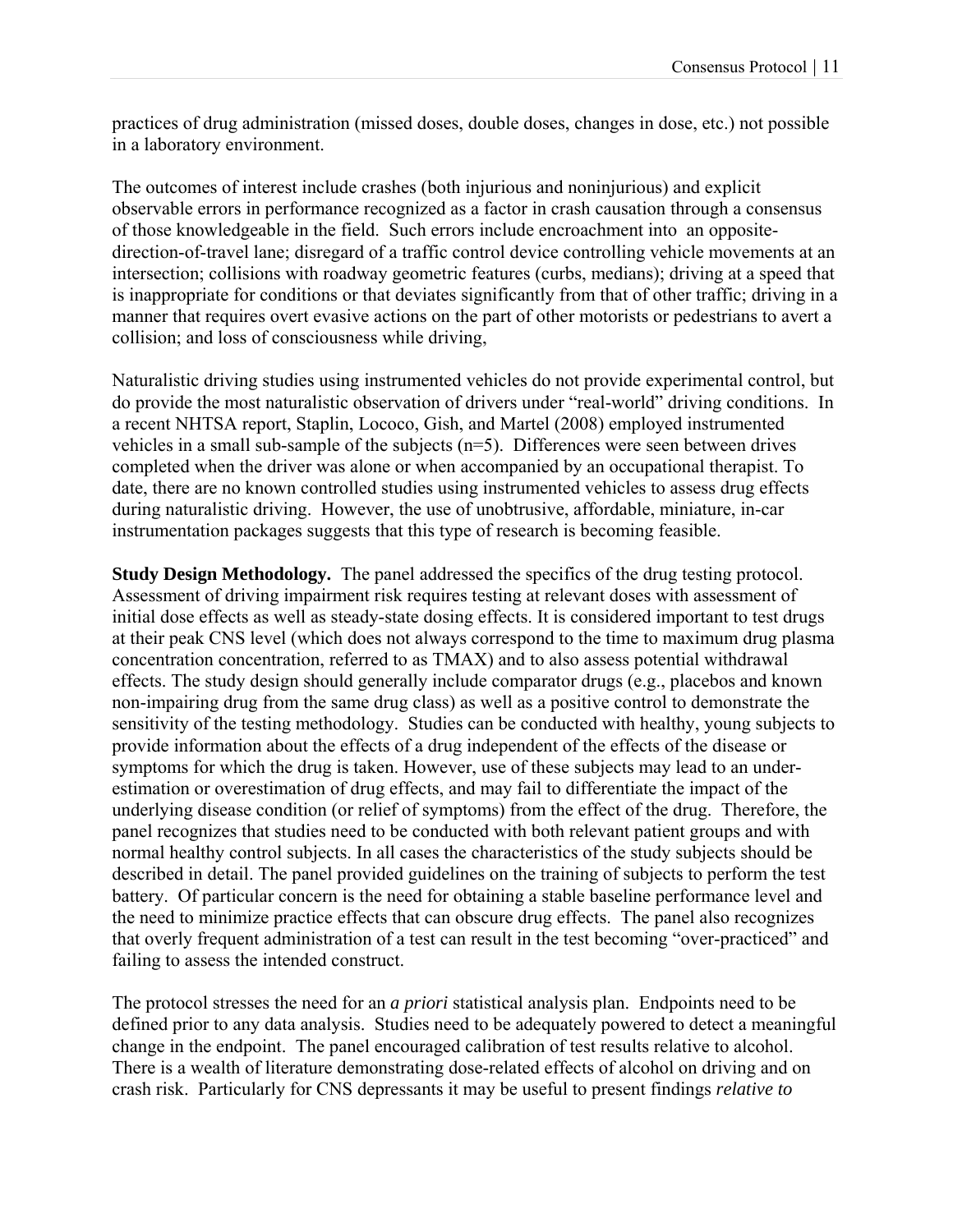*specific blood alcohol levels*. For other drug categories such as stimulants, alcohol may be a less appropriate comparator.

# **Validation of the Tiered Assessment Protocol**

The panel recommended a process for validating the tiered protocol. The first step is application of the pharmacological/epidemiological/toxicological process to identify a small number of candidate drugs known to impair driving. These drugs would then be subjected to the behavioral assessment protocol.

Initial validation of the consensus test battery could be accomplished by testing one or two prototype drugs from among the classes of drugs known to impair driving (opiates, cannabinoids, benzodiazepines, cocaine, amphetamines, and barbiturates). The selected drugs should be tested alone and in combination with alcohol. Medications should be tested at doses representing the full therapeutic range of dosing. Testing should be conducted to assess both acute and steadystate dosing effects, and at relevant time intervals post-dosing (to establish the time course of impairment as well as the effects of withdrawal). Drugs should be tested at peak serum level  $(T_{\text{max}})$  as well as at times known or suspected to be associated with maximum impairment. The validation studies should include a representative sample of individuals of the target population. Although the individual tests that comprise the consensus test battery, by definition are all validated instruments, it will be necessary to empirically validate the test battery as a whole. This process involves careful examination of the intercorrelations between the tests and specifically a determination of the convergent and discriminant validity of the measures.

The panel provided specific guidelines for conducting the validation process:

- *(1) A qualified institutional review board should review all studies.* All research with the proposed battery should follow applicable legal and ethical guidelines.
- *(2) Drug studies should include a collection of blood samples*. This will allow the study to assess behavioral effects relative to drug concentrations. Sufficient time-separated blood samples should be collected to establish the pharmacokinetic profile as well as the behavioral profile of impairment associated with the administered drug. Blood analysis should be performed according to procedures with uniform performance characteristics of precision, accuracy, sensitivity and scope and should include measurement of active metabolites.
- *(3) Performance should be assessed relative to the subject's baseline.* Prior to obtaining a baseline level of performance (pre-dosing) subjects should receive adequate training on the test battery to achieve a stable, repeatable level of performance.
- *(4) Treatment and/or order of treatment should be randomized.* Regardless of whether the study design involves parallel groups or a cross-over design, subjects and treatment orders need to be randomized with respect to treatment.
- *(5) Data management practices should be consistent with those employed in pharmaceutical research.* Data collection and monitoring practices should be conducted in accordance with practices employed in current pharmaceutical research (International Conference on Harmonisation, 2005).

The results of the validation process should lead to a report on the observed statistical power of each of the tests and of the full test battery to detect a specified level of change in performance, with anticipated consequences for vehicle control and safety. Statistically significant changes in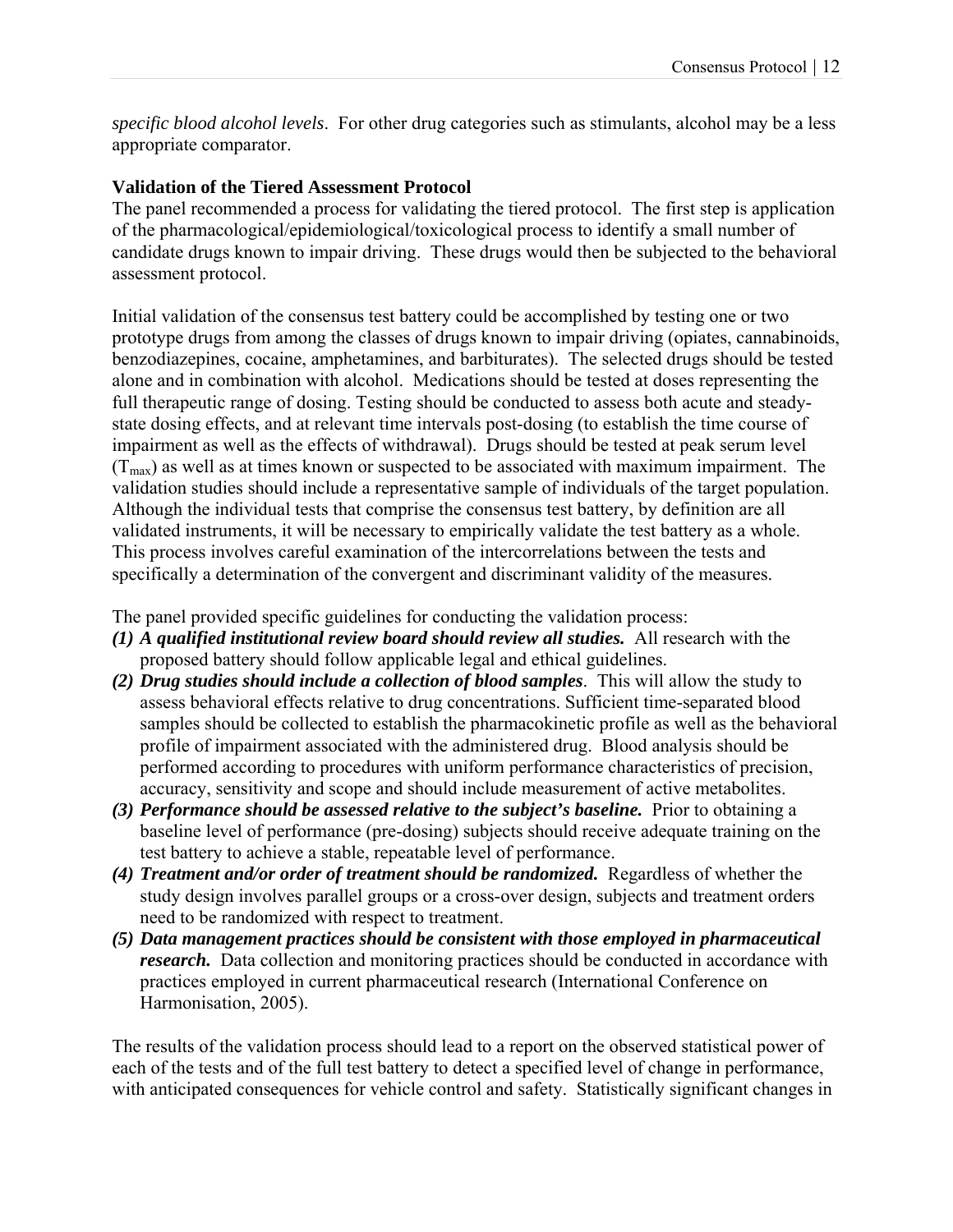performance may or may not be associated with operationally significant changes in safety. These findings would be valuable for the design of subsequent studies.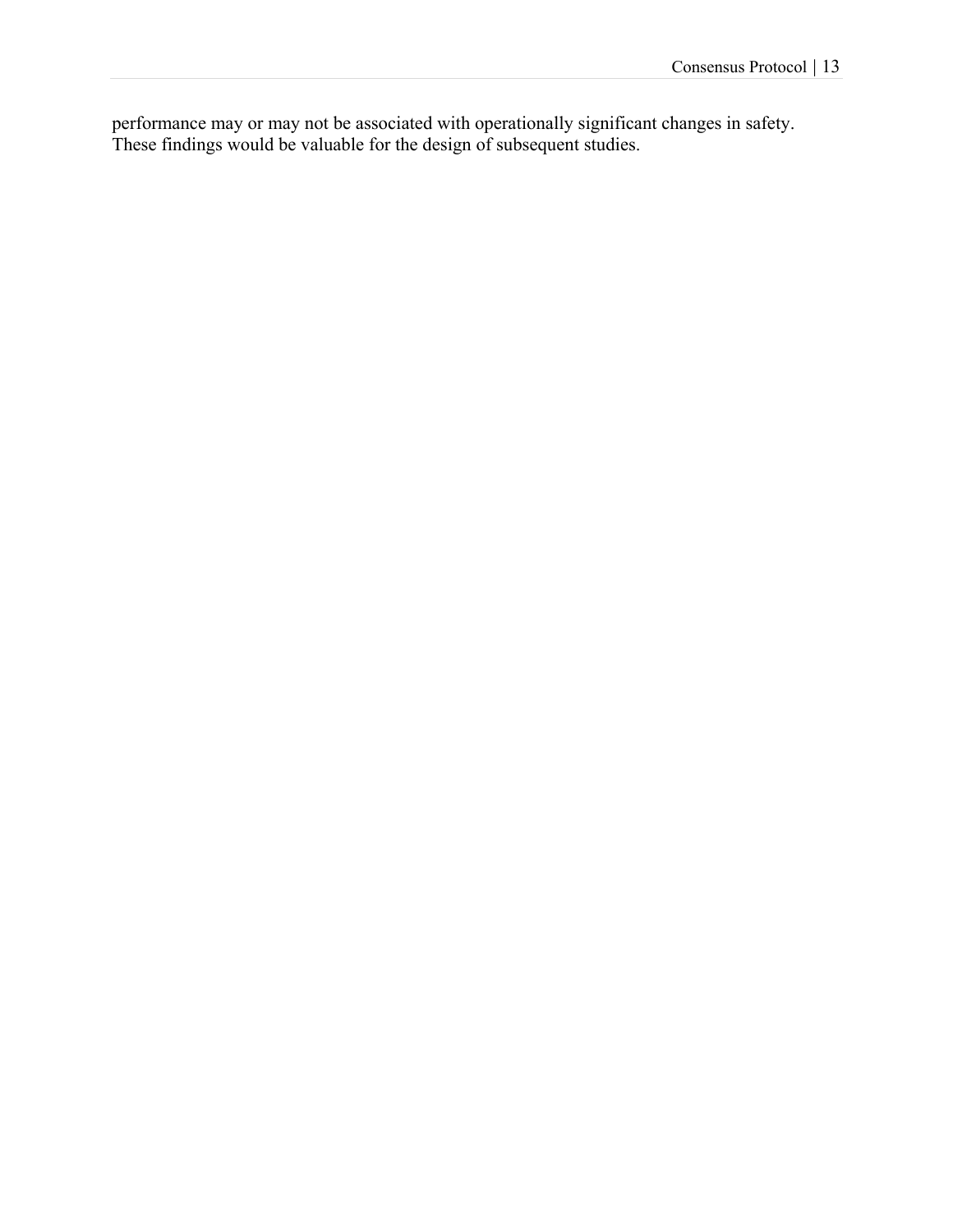# **Application of the Tiered Assessment Protocol: Examples**

# *Cannabis*

If the protocol was to be applied to the study of *cannabis*, the process would begin with an assessment of the pharmacology and toxicology of *cannabis*.

**Tier I: Pharmacological and toxicological review.** The active component of marijuana/*cannabis* is delta-9-tetrahydrocannabinol (THC). THC interacts with CB1 receptors in the brain, causing a variety of effects on organ systems and is believed to be related to the drugs ability to cause hallucinations and changes in sensory perception. Other adverse effects associated with THC use include paranoia, panic, and orthostatic hypotension, all of which may affect psychomotor performance and cognitive skills. The drug is known to cross the blood brain barrier and has been confirmed by PET scans to affect brain areas critical for motor control and visual processing (Bossong et al., 2009).

**Tier II: Epidemiological review.** THC is commonly detected in drivers and is frequently the most common drug after alcohol found in the blood of at risk driving populations (drivers arrested for impaired driving, and fatally injured drivers; Jones et al., 2003; Drummer et al., 2004). Some studies suggest that relative risk ratios are not significantly elevated, however methodologically many of these suffer by not taking into account the time of driving relative to the time of sample collection, and the rapid redistribution kinetics of THC. The toxicology literature would show that this is one of the more common drugs found in fatal crashes (Drummer et al., 2004).

**Tier III: Standardized behavioral assessment.** Based on the pharmacological/toxicological and epidemiological review, THC would be a priority candidate for behavioral assessment and would progress to the behavioral testing phase of the protocol. Prior research has identified doses of *cannabis* expected to produce changes in attention, motor skills and executive functions. Based on the epidemiological and toxicological reviews, evaluation of cannabis effects could proceed at drug concentrations commonly seen in drivers or could be conducted at levels above and below the level currently considered to be a threshold for impairment. The testing would be conducted in a well-defined population of drug users using an IRB approved protocol and conducted in a facility experienced in conducting research with illicit drugs. Subjects would be trained on the consensus test battery and once having established a baseline would be administered *cannabis* at the specified doses. Testing would be conducted at specified times post-dosing and blood samples would be taken to evaluate the relationship between concentration and impairment. In addition to the consensus test battery subjects could also be examined using a driving simulator with scenarios sensitive to cannabis-related motor, sensory and/or cognitive effects. Analysis of findings would include a comparison of the effects of cannabis to alcohol on the same endpoints.

# **Benzodiazepines (Alprazolam)**

A second exemplar offered to illustrate the application of the tiered protocol is alprazolam, a frequently dispensed and abused, short-acting benzodiazepine medication that is primarily prescribed as an anxiolytic. The tiered approach would work as described below.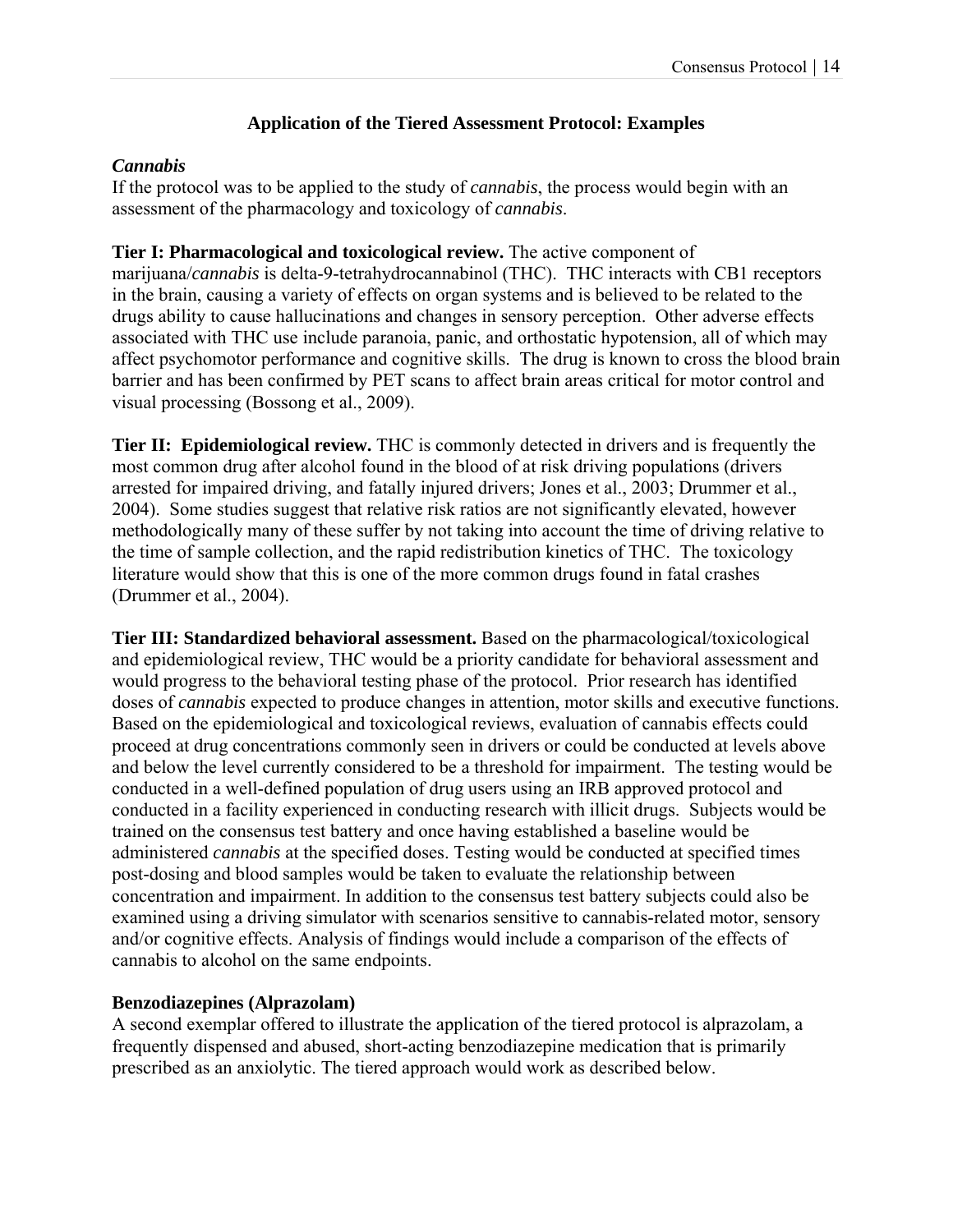**Tier I: Pharmacological and toxicological review.** Alprazolam has been well characterized pharmacologically. It binds nonselectively to the benzodiazepine receptor complex site on the GABAA receptor and facilitates the binding of GABA. The presence of GABA inhibits the action of several connected brain structures. Sedation is reported to require only 15 to 16% receptor occupancy, which is readily achieved with a typical oral dose. The inhibition exerted by GABA results in a general slowing of brain activity. In addition, there is significant interaction with other neurotransmitter systems. Alprazolam is known to interact with serotonergic and noradrenergic pathways that contribute to its efficacy in the treatment of anxiety, but that could also potentially impair abilities critical to driving. Alprazolam has been studied in clinical trials relative to placebo, and other benzodiazepines and shown to cause significant sedation, somnolence, slurring of speech, abnormal coordination, and memory impairment, all of which are relevant to the five domains identified controlling driver performance. Alprazolam has also been assessed for its ability to interact with herbal products and other pharmaceuticals, which should be taken into account when assessing its risk to driving.

The clinical pharmacology of alprazolam was reviewed in a 2004 article by Verster and Volkerts. Current toxicology information for alprazolam, includes a report on the concentrations of scheduled prescription drugs in blood samples from people arrested in Sweden for driving under the influence of drugs over a 2-year period (Jones, Holgren, & Kugelberg, 2007). Diazepam and nordazepam were the most frequently identified drugs in the blood samples, followed by alprazolam (N=430; 5.6%). The authors reported that the drugged-driving subjects' concentrations of the benzodiazepines found in the blood samples to be higher than the generally-prescribed therapeutic doses.

There are no specific reports of signs and symptoms of alprazolam in impaired drivers who have been arrested and assessed. Based on an assessment of these considerations, there would be a basis to conclude that alprazolam should be further assessed epidemiologically and experimentally for its actual ability to impair driving.

**Tier II: Epidemiological review.** Epidemiological review for evidence of involvement of alprazolam in impaired driving populations, such as in deceased drivers would then be conducted. Alprazolam is a member of the benzodiazepine class of medications, which are well documented as having high frequency and prevalence in at-risk driving populations. The overall results of epidemiological studies investigating crash risk for this drug class of drugs has shown mixed results (Drummer et al, 2004). From the published data it is difficult to determine the crash risk for specific drugs within this class. Clearly there are marked differences depending upon whether the drug is short- or long-acting, and whether it is taken chronically or acutely. The findings of a recent, systematic review of epidemiological studies investigating benzodiazepines and road safety (Orriols, 2009), support the need for this drug to progress to the next tier of the assessment protocol.

**Tier III: Standardized behavioral assessment.** Alprazolam has been the subject of laboratory studies investigating the effect of the drug on the five behavioral domains relevant to driving. Impairment has been demonstrated on measures of all five domains: alertness/arousal (Kozená, Frantik, & Horváth, 1995) attention and processing speed (Snyder et al., 2005; Leufkens et al., 2007), reaction time/psychomotor functions (Leufkens et al., 2007), sensory-perceptual functions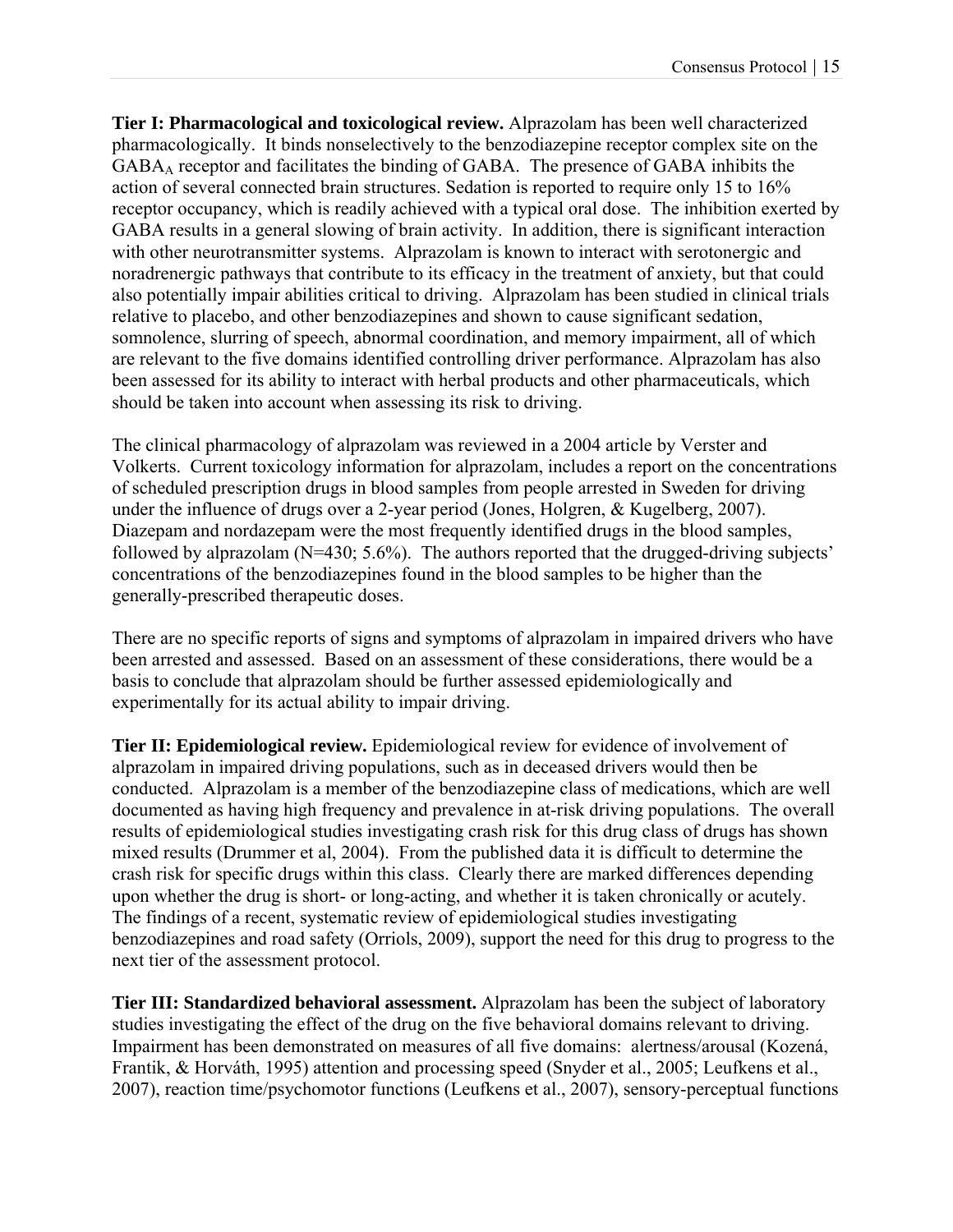(Vermeeren et al., 1995) and executive functions (Leufkens et al., 2007). In their review of the psychomotor effects of alprazolam, Verster and Volkerts (2004) included a wide range of tests that measure abilities not generally considered "psychomotor," including measures of attention, perceptual functioning, neurovestibular functioning and executive functions. They reported that at following an acute 1.0 mg dose, 84% of the "psychomotor performance" tests (from 38 different cited studies), showed "impairment." This kind of meta-analytic review demonstrates the need for a standardized behavioral assessment protocol. The 38 studies that were cited employed a range of tests of varying sensitivity and a range of testing methods. It would be far more useful to have information from a validated test battery of known sensitivity, all of which are measures of essential driving abilities. Rather than presenting a percentage of impaired tests, the results could be presented in terms of the severity of impairment across each of the five critical domains on a validated test battery relative to a well-known impairing drug such as alcohol.

In addition to these laboratory tests, alprazolam has also been studied using the Netherlands CBR Driving Test, 100-km highway driving method. Verster et al. (2002) found impairment of the ability to maintain lane position (i.e., the standard deviation of lateral position; SDLP) following a 1 mg dose of alprazolam to be comparable to a .15 g/dL alcohol level. In a more recent study, Leufkens et al. (2007) compared over-the-road driving performance of healthy volunteers after taking immediate and extended release formulations of alprazolam (1 mg). Both formulations impaired driving performance however the extended release was less impairing than the immediate release.

This example demonstrates, for alprazolam, that prior studies have addressed many of the pharmacological, epidemiological, toxicological, and behavioral questions needed to determine the extent to which the drug impairs driving. Clearly the results reviewed above show that alprazolam is a drug that impairs driving. However, the application of a standardized behavioral assessment protocol would better answer some of the specific questions related to the effects of dose, tolerance, and to better characterize the specific abilities impaired by the drug.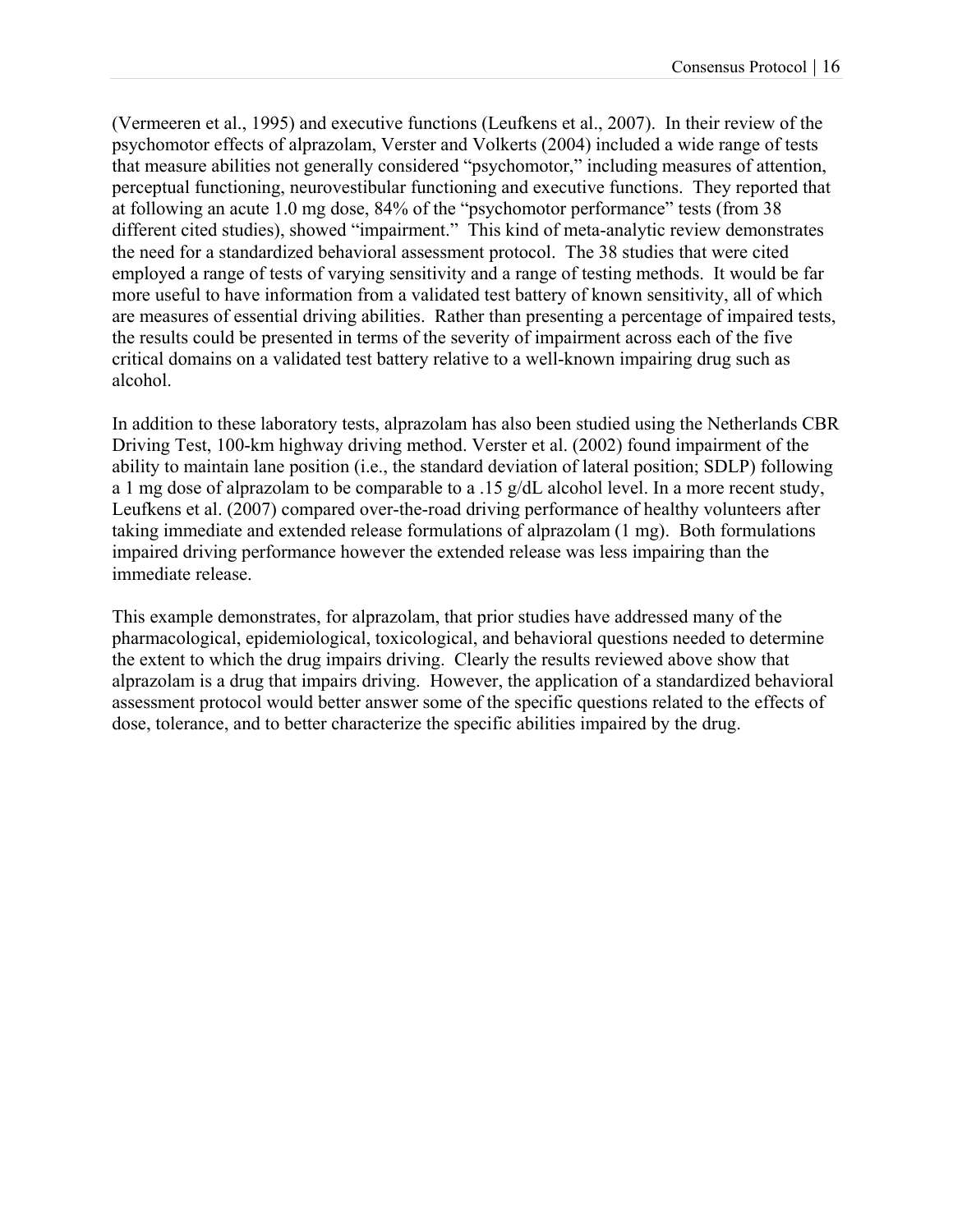# **Summary of the Panel's Findings**

The view of the panel is that at present there is inadequate information to classify drugs into "driving risk" categories or to generate a list of drugs that are "safe" for driving. This deprives the public of information that could reduce the risk of drug-impaired driving. This issue is relevant for prescription and over-the-counter medications as well as for illicit drugs. The panel recommended the use of a protocol employing well established practices in toxicology, pharmacology and epidemiology to identify drugs or drug classes most or least likely to have an adverse effect on driving. This information would be used to prioritize drugs for standardized laboratory of cognitive, perceptual and motor functioning as well as driving tests. Specific recommendations for the design and validation of the behavioral assessment protocol were provided. Finally, communication of the findings of this effort to the public will require careful planning to maximize the potential benefits for driver safety.

# **Findings**

- Drivers need better information regarding the impact of medications and illicit drugs on their ability to safely operate motor vehicles.
- Current medication labels often warn that "this medication may cause drowsiness, use caution when driving." These labels do not specify the degree of crash risk associated with dose, time since drug administration, impact of acute versus steady-state use, interaction with other medications, etc., as factors to consider when making the decision to drive. The labels fail to communicate to the consumer or the prescriber the extent to which the drug impairs driving and increases the risk of crashing.
- For the vast majority of drugs, only limited pharmacological, epidemiological, and behavioral evidence is available indicating the extent to which they impair driving. At present, there is insufficient scientific information for generating a list of "safe medications."
- The consensus opinion of the panel was that methodologies currently exist that can be used to systematically evaluate the risk of driving impairment attributable to medications and illicit drugs.
- It was the panel's opinion that a standardized, validated protocol could be developed for assessing the impairing effect of prescription and over-the-counter medications as well as illicit drugs on driving related skills and abilities. Application of this protocol would better inform consumers, healthcare providers, and transportation operators of the potential impairment of driving resulting from the use of drugs.
- The panel has suggested a protocol for assessing the risk of driving impairment caused by prescription and over-the-counter medications and illicit drugs. The first phase of this tiered protocol is a pharmacological analysis, aimed at evaluating the extent to which a drug is likely to interfere with brain functions essential for driving. This is followed by analysis of epidemiological and toxicological data demonstrating the extent to which a drug has been found to be associated with crashes and injuries. The epidemiological and toxicological data would serve to identify the doses, time course, and concomitantly administered drugs (and alcohol) that have been associated with crashes. The next step in the protocol uses a validated behavioral test battery incorporating state-of-the-art assessment methods designed to evaluate the effect of drugs on behaviors essential for safe vehicle operation (EDAD model). In addition to specifying laboratory tests, the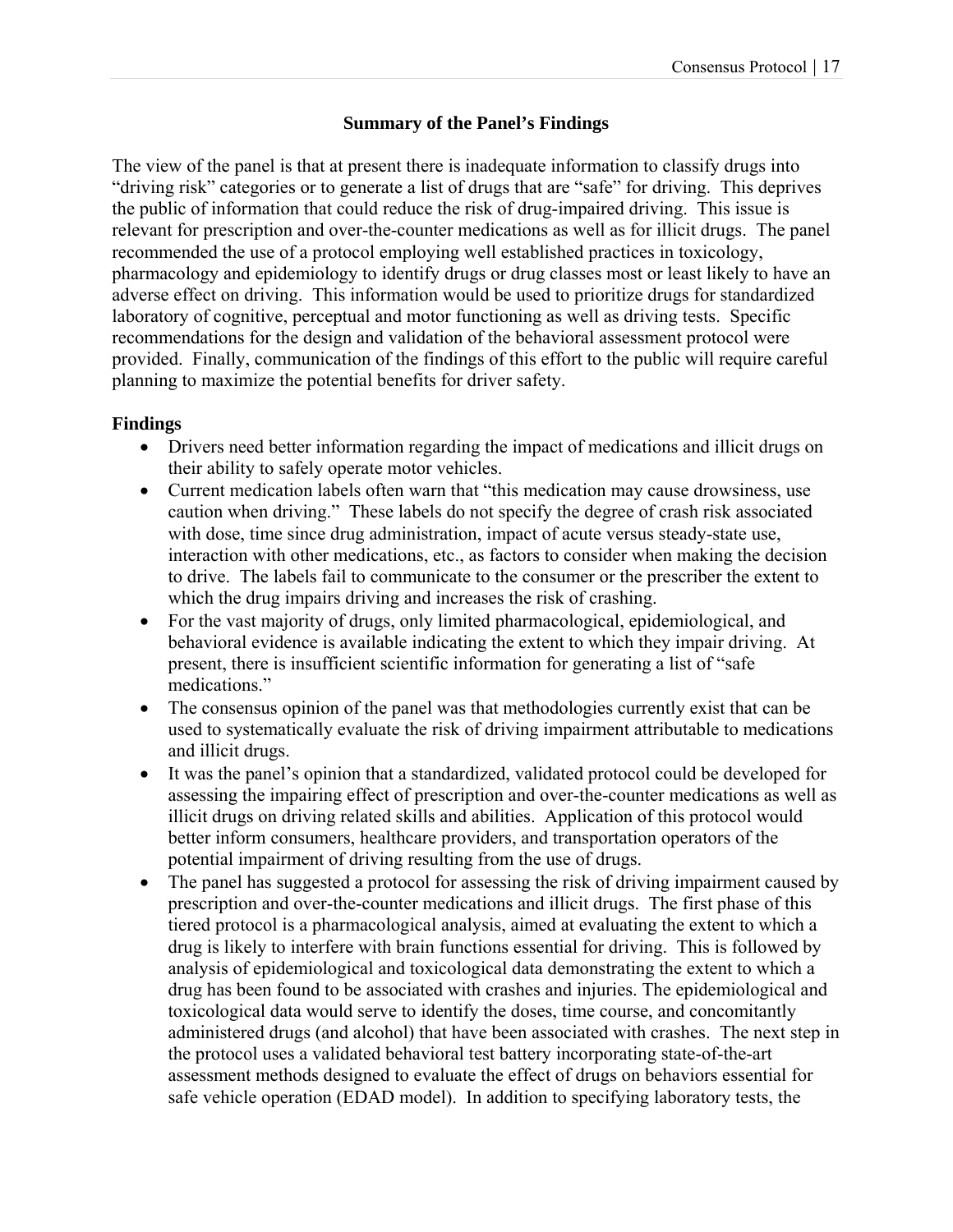panel provided guidelines for driving simulation testing, and for over-the-road naturalistic studies of driving performance.

#### **Future Steps**

Application of the tiered assessment protocol beyond an initial validation sample may appear to be an overly ambitious undertaking. However, it should be remembered that a small group of drugs account for the majority of medication-based driver impairment. Sedating antihistamines, tricyclic antidepressants, centrally-acting analgesics, benzodiazepines, and muscle relaxants account for the bulk of this impairment. This group of drugs could be targeted for early assessment in with the protocol in order to make some rapid advances in product labeling (i.e., identifying the degree to which drugs impair driving), and allowing for better informed prescribing and safer use of medications by patients.

# **Challenges in Developing a Protocol to Assess Drug-Related Driving Impairment.**

Discussion by the panel identified some of the limitations and challenges to what can be accomplished by the protocol due to a myriad of potential dosing restrictions, potential drugdrug and drug-alcohol interactions, tolerance and pharmacokinetic considerations, ethical and economic issues. It is unlikely that the full range of dosing conditions (e.g., route, formulation, dosing interval, dose, and frequency of use) could be examined. Administering doses to subjects at levels common in abuse could not be conducted ethically. Determining the extent to which tolerance occurs and the extent to which tolerance diminishes driving impairment is critically important but difficult to evaluate empirically. Although drug withdrawal is recognized as an important contributor to impairment, it can only be studied in a very limited manner using current laboratory methods. Given the nearly infinite number of potential drug-drug and drugalcohol interactions, it is recognized the protocol can only address a small number of these interactions. The panel appreciates that impairment that may be evident with acute dosing or during the first few weeks of drug administration may disappear with chronic administration. This further increases the cost and complexity of laboratory assessments.

The panel recognizes the fact that there are significant inter-individual differences in how a drug is metabolized. A safe dose for one individual may result in toxic levels in another (especially among older patients). Large numbers of subjects would have to be tested to fully appreciate these inter-individual differences.

In spite of these challenges, there are very clear benefits to proceeding with the protocol, and marked disadvantages of continuing with the status quo. Although imperfect, the information that is potentially provided by the application of the protocol should result in more reliable and valid information than has been previously available to prescribers and consumers.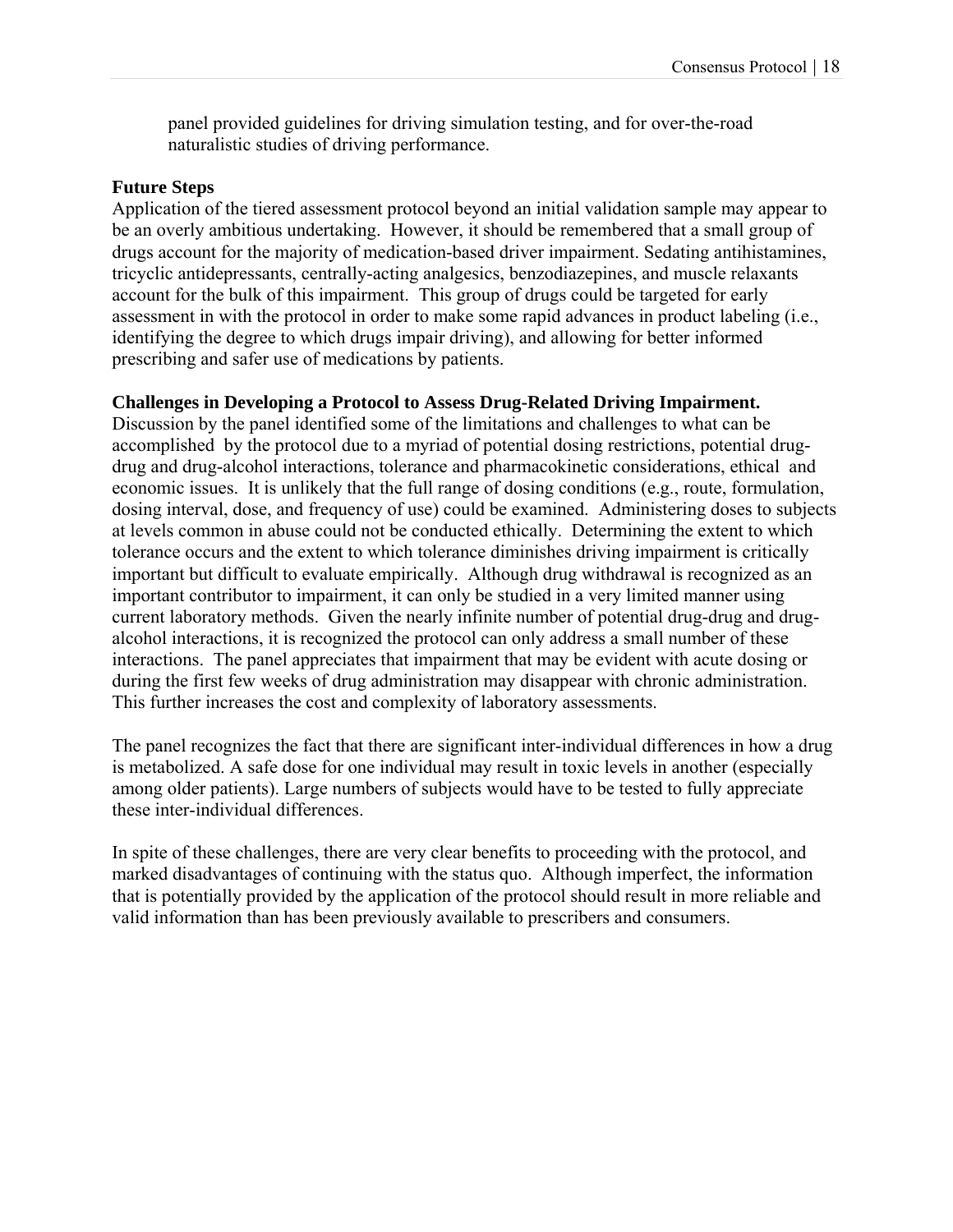#### **References**

- American Psychological Association, & National Council on Measurement in Education. (1999). *Standards for Educational and Psychological Testing*. Washington, DC: American Educational Research Association.
- Bever, Jr., C. T., Grattan, L., Panitch, H. S., & Johnson, K. P. (1995). The brief repeatable battery of neuropsychological tests for Multiple Sclerosis: A preliminary serial study. *Multiple Sclerosis*, *1*,165–169.
- Bossong, M. G., van Berckel, B. N., Boellaard, R., Zuurman, L., Schuit, R. C., Windhorst, A. D., van Gerven, J. M., Ramsey, N. F., Lammertsma, A. A., & Kahn, R. S. (2009). Delta 9 tetrahydrocannabinol induces dopamine release in the human striatum. *Neuropsychopharmacology, 34,* 759-766.
- Brown, T., Dow, B., Marshall, D., & Allen, S. (2007). Validation of stopping and turning behavior for novice drivers in the National Advanced Driving Simulator. *Proceedings of the National Driving Simulation Conference.* Iowa City, IA. Retrieved from http://www.nads-sc.uiowa.edu/dscna07/DSCNA07CD/main.htm
- Couper, F. J., & Logan, B. K. (2004). *Drugs and human performance fact sheets.* (DOT HS 809725). Washington, D.C: National Highway Traffic Safety Administration.
- Drummer, O. H., Gerostamoulos, J., Batziris, H., Chu, M., Caplehorn, J., Robertson, M.D., & Swann, P. (2004). The involvement of drugs in drivers of motor vehicles killed in Australian road traffic crashes. *Accident Analysis & Prevention, 36,* 239-248.
- Fleishman, E. A., Quaintance, M. K., & Broedling, L. A. (1984). *Taxonomies of human performance: The description of human tasks*. Orlando, FL: Academic Press.
- Gurtman, C. G., Broadbear, J. H., & Redman, J. R. (2008). Effects of modafinil on simulator driving and self-assessment of driving following sleep deprivation. *Human Psychopharmacology: Clinical and Experimental*, *23*, 681-692.
- International Conference on Harmonisation. (2005, November). *Efficacy Guidelines*. Retrieved from http://www.ich.org/cache/compo/276-254-1.html
- Jones, A. W., Holgren, A., & Kugelberg, F. C. (2007). Concentrations of scheduled prescription drugs in blood of impaired drivers: Considerations for interpreting the results. *Ther Drug Monit 29*, 248-260.
- Jones, R. K., Shinar, D., & Walsh, J. M. (2003). *State of knowledge of drug-impaired driving.*  (DOT HS 809 642). Washington, D.C.: National Highway Traffic Safety Administration. Retrieved from http://icsw.nhtsa.gov/people/injury/research/stateofknwlegedrugs/stateofknwlegedrugs/.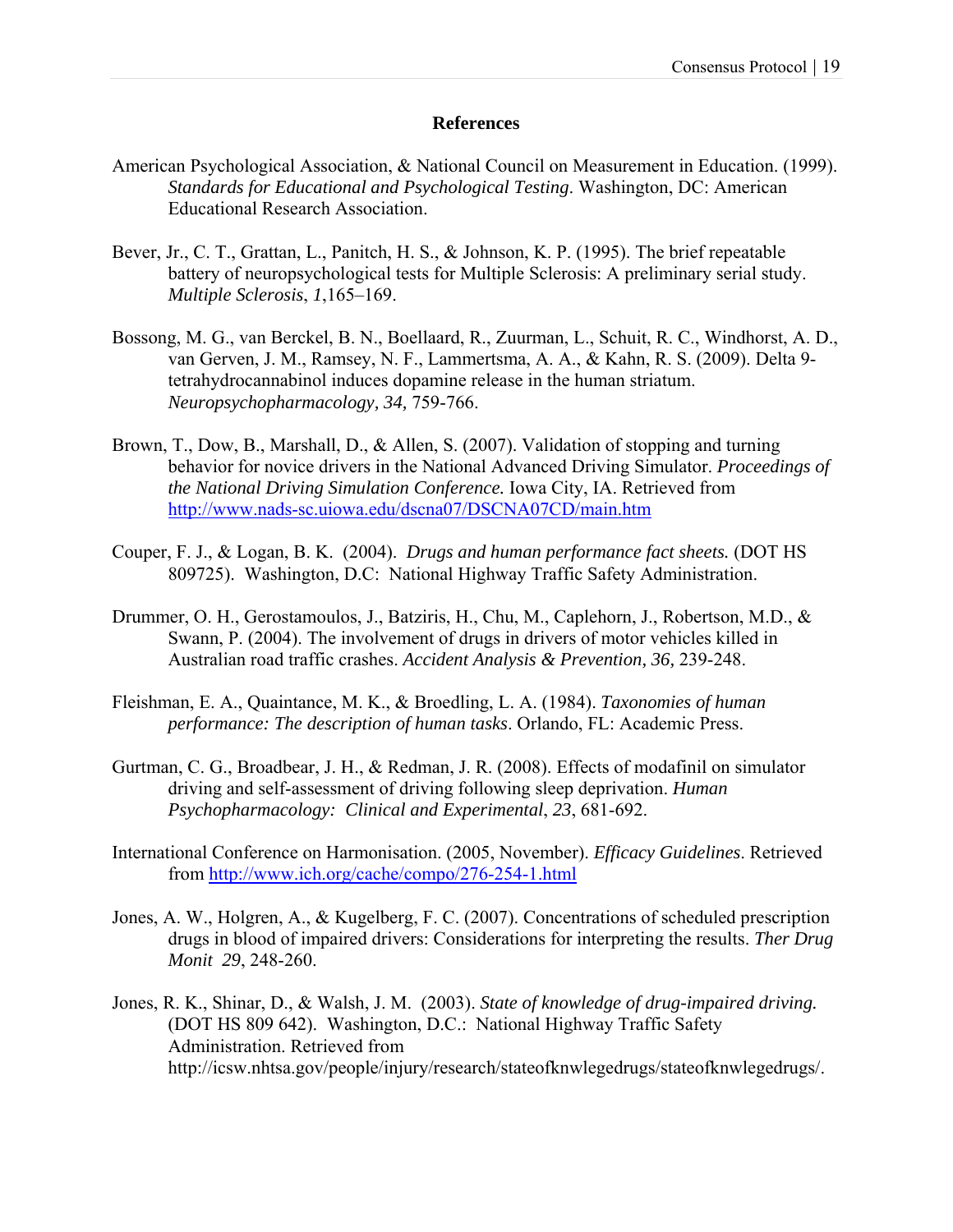- Kay, G. G., Michaels, M. A., & Pakull, B. (2009). Simulated driving changes in young adults with ADHD receiving mixed amphetamine salts extended release and atomoxetine. *Journal of Attention Disorders*, *12*, 316-329.
- Kozená, L., Frantik, E., & Horváth, M. (1995). Vigilance impairment after a single dose of benzodiazepines. *Psychopharmacology*, *119*, 39-45.
- Lacey, J. H., Kelly-Baker, T., Furr-Holden, D, Voas, R. B., Romano, E., Ramirez, A., Brainard, K., Moore, C., Torres, P., & Berning, A. (2009). *2007 National roadside survey of alcohol and drug use by drivers: Drug results* (DOT HS 811 249). Washington, DC: National Highway Traffic Safety Administration. Retrieved from http://www.nhtsa.gov/DOT/NHTSA/Traffic%20Injury%20Control/Articles/Associated% 20Files/811249.pdf.
- Leufkens, T. R. M., Vermeeren, A., Smink, B. E., Van Ruitenbeek, P., & Ramaekers, J. G. (2007). Cognitive, psychomotor and actual driving performance in healthy volunteers after immediate and extended release formulations of Alprazolam 1 mg. *Psychopharmacology*, *191*, 951-959.
- Lezak, M. D. (2004). *Neuropsychological assessment* (4th ed.). New York: Oxford University Press.
- Maes, V., Charlier, C., Grenez, O., & Verstraete, A. (1999). Drugs and medicines that are suspected to have a detrimental impact on road user performance (Status P). *ROSITA*. Belgium: European Transport Commission.
- National Institute on Drug Abuse (2007, February). *Commonly abused drugs.*Bethesda, MD*:* National Institute on Drug Abuse. Retrieved from http://www.nida.nih.gov/PDF/CADChart.pdf
- National Transportation Safety Board. (2000). Safety Recommendation 1-00-1 through -4. Retrieved from http://www.ntsb.gov/pressrel/2000/000105.htm
- Nuechterlein, K.H., et al. (2008). The Consensus Cognitive Part 1: selection, reliability, and validity. *American Journal of Psychiatry*, *165*, 203–213.
- Orriols, L., Salmi, L.-R., Philip, P., Moore, N., Delorme, B., Castot, A., & Lagarde, E. (2009). The impact of medicinal drugs on traffic safety: a systematic review of epidemiological studies. *Pharmacoepidemiology and Drug Safety, 18, 647-658*. Retrieved from http://www.ncbi.nlm.nih.gov/pmc/articles/PMC2780583/?tool=pubmed
- Salaani, M. K., Heydinger, G. J., & Grygier, P. A. (2006). Measurement and modeling of tire forces on a low coefficient surface (2006-01-0559). Washington, DC: SAE International.
- Senserrick, T. M., Brown, T., Quistberg, B. A., Marshall, D., & Winston, F. K. (2007). Validation of simulated assessment of teen driver speed management on rural roads.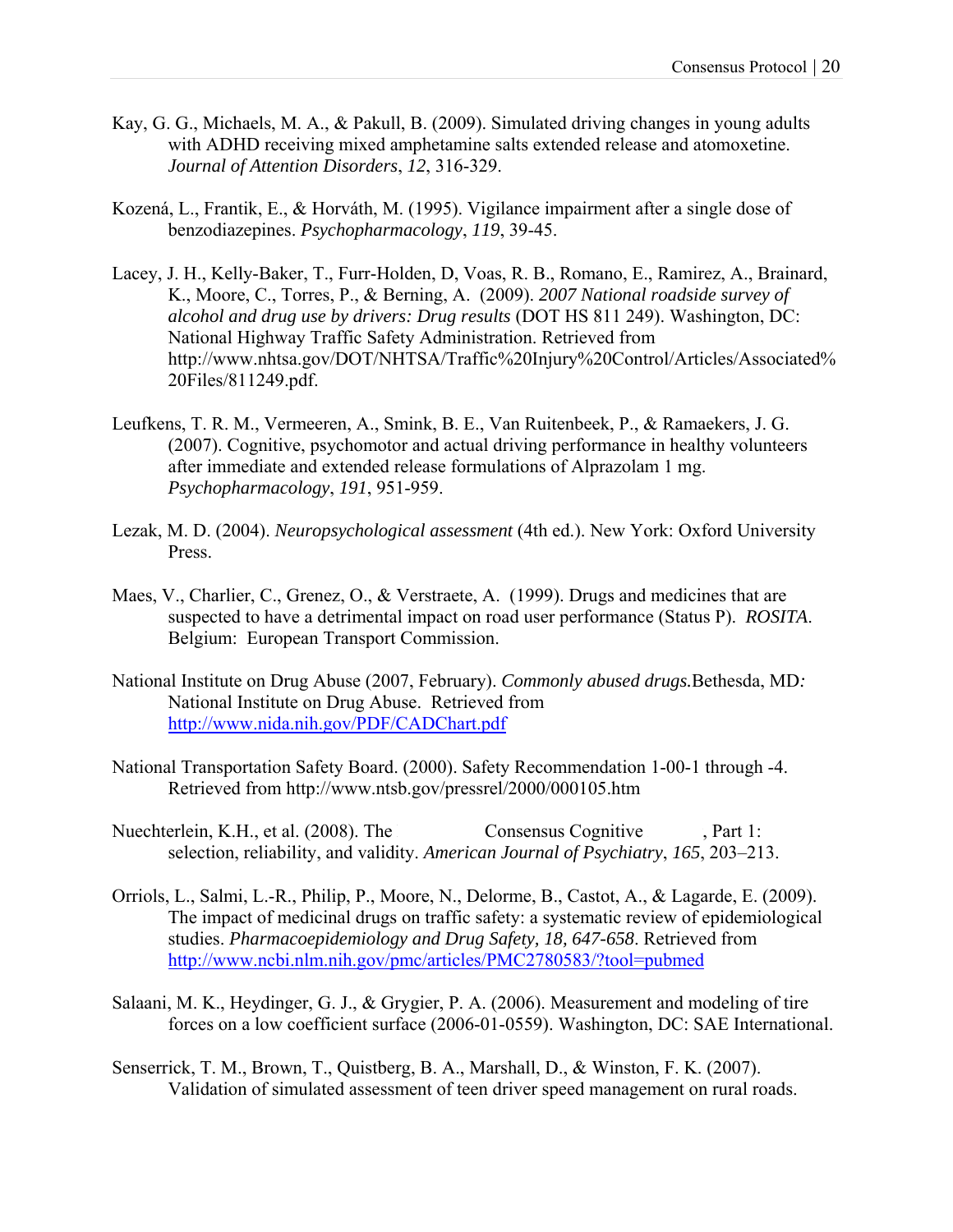*Annual Proceedings of the Association for the Advancement of Automotive Medicine*, *51*, 525-536.

- Shinar, D. (2005, June). Drug effects and their significance for traffic safety. *Transportation Research Circular, E-C096,* 52-64.
- Snyder, P. J., Werth, J., Giordani, B., Caveney, A. F., Feltner, D., & Maruff, P. (2005). A method for determining the magnitude of change across different cognitive functions in clinical trials: The effects of acute administration of two different doses alprazolam. *Human Psychopharmacology Clinical and Experimental, 20*, 263-273
- Staner, L., Ertie, S., Boeijinga, P., Rinaudo, G., Arnal, M. A., Muzet, A., & Luthringer, R. (2005). Next-day residual effects of hypnotics in DSM-IV primary insomnia: A driving simulator study with simultaneous electroencephalogram monitoring. *Psychopharmacology*, *181*, 790-798.
- Staplin, L., Lococo, K. H., Gish, K. W., & Martell, C. (2008). *A pilot study to test multiple medication usage and driving functioning.* (DOT HS 810 980). Washington, D.C: National Highway Traffic Safety Administration. Retrieved from http://ntl.bts.gov/lib/30000/30200/30265/810980.pdf.
- Vermeeren, A., Jackson, J. L., Muntjewerff, N. D., Quint P. J., Harrison, E. M., & O'Hanlon, J. F. (1995). Comparison of acute alprazolam (0.25, 0.50 and 1.0 mg) effects versus those of lorazepam 2 mg and placebo on memory in healthy volunteers using laboratory and telephone tests. *Psychopharmacology, 118,* 1-9.
- Verster, J. C., & Volkerts, E. R. (2004). Antihistamines and driving ability: Evidence from onthe-road driving studies during normal traffic. *Annals of Allergy, Asthma & Immunology, 92,* 294–305, 355.
- Verster, J. C., Volkerts, E. C., & Verbaten, M. N. (2002). Effects of alprazolam on driving ability, memory functioning and psychomotor performance. *Neuropsychopharmacology*, *27*, 260-269.
- Verster, J.C., Wester, A.E., Goorden, M., van Wieringen, J.P., Olivier, B., & Volkerts, E. R. (2009). Novice drivers' performance after different alcohol dosages and placebo in the divided-attention steering simulator (DASS). *Psychopharmacology*, *204*, 127-133.
- Walsh, J. M., Verstraete, A. G., Huestis, M. A., & Morland, J. (2008). Guidelines for research on drugged driving. *Addiction*, *103*, 1258-1268.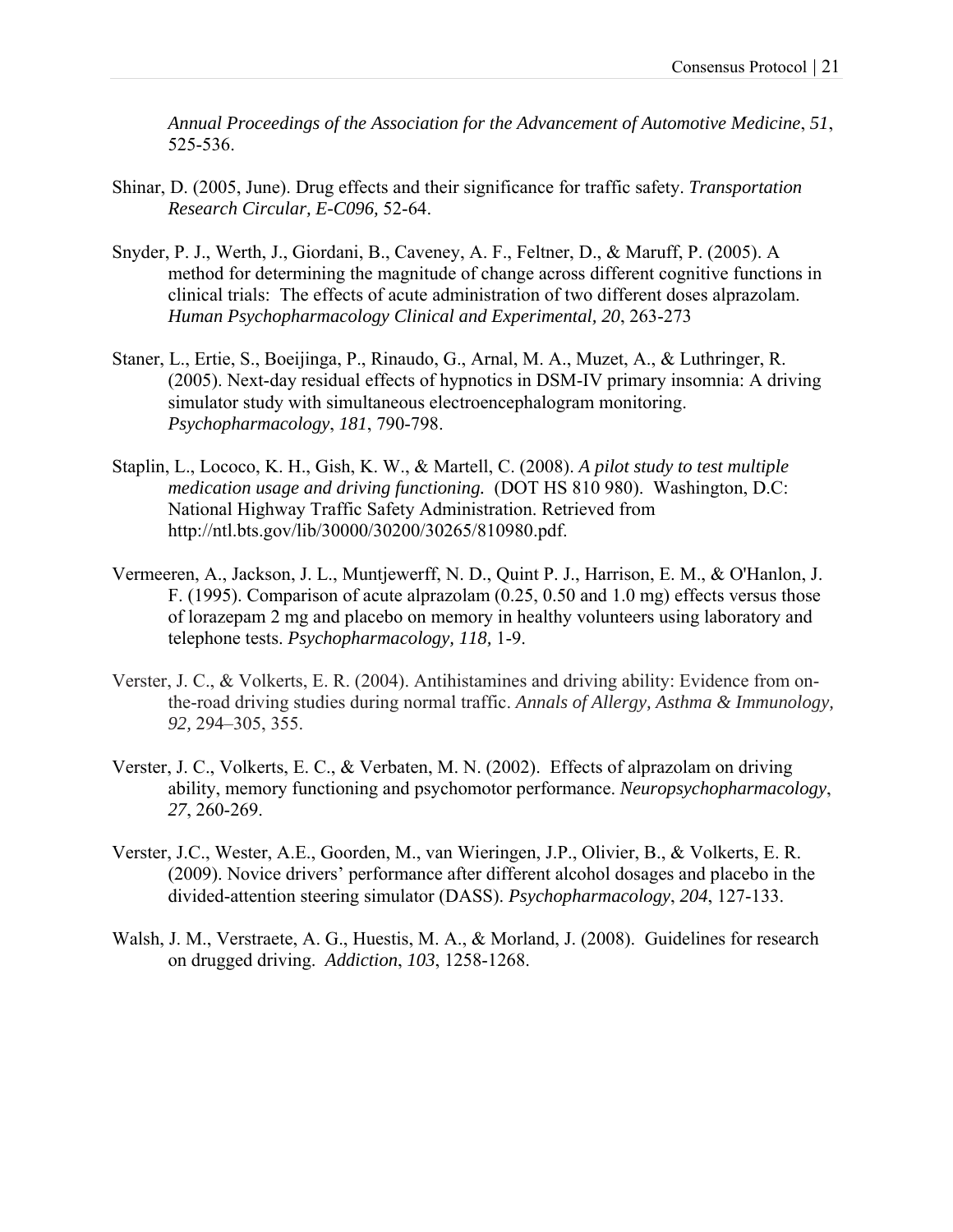# **Appendix A Consensus Test Battery for Assessing Impaired Driving Abilities**

### **Alertness/Arousal**

- Self-Report: visual analog scales, sleepiness scales
- Laboratory Performance Measures: tests of vigilance
- Sleep Laboratory Measures: physiological measures of sleep onset latency and ability to maintain wakefulness
- Driving Simulator: measures of ability to maintain speed and lane position on a 40+ minute driving scenario

## **Attention and Processing Speed**

- Laboratory Performance Measures: tests of working memory, vigilance, focused attention, shifting attention, and divided attention
- Driving Simulator/Instrumented Vehicle: measures of eye movement and gaze, divided attention, and reaction time to crash likely events

## **Reaction Time/Psychomotor Function**

- Laboratory Performance Measures: measures of choice/ complex reaction time, upper motor speed and coordination
- Driving Simulator/Instrumented Vehicle: brake reaction time tests, and steering measures (e.g., steering variability)

## **Sensory-Perceptual Function**

 Laboratory Performance Measures: tests of visual fields, perimetry testing, and contrast sensitivity testing

## **Executive Function**

- Laboratory Performance Measures: tests of mental flexibility, adaptive problem solving, abstract reasoning, impulse control, risk taking/risk assessment, organizational ability (including visuospatial organization), and planning
- Driving Simulator/Instrumented Vehicle: measures of navigational performance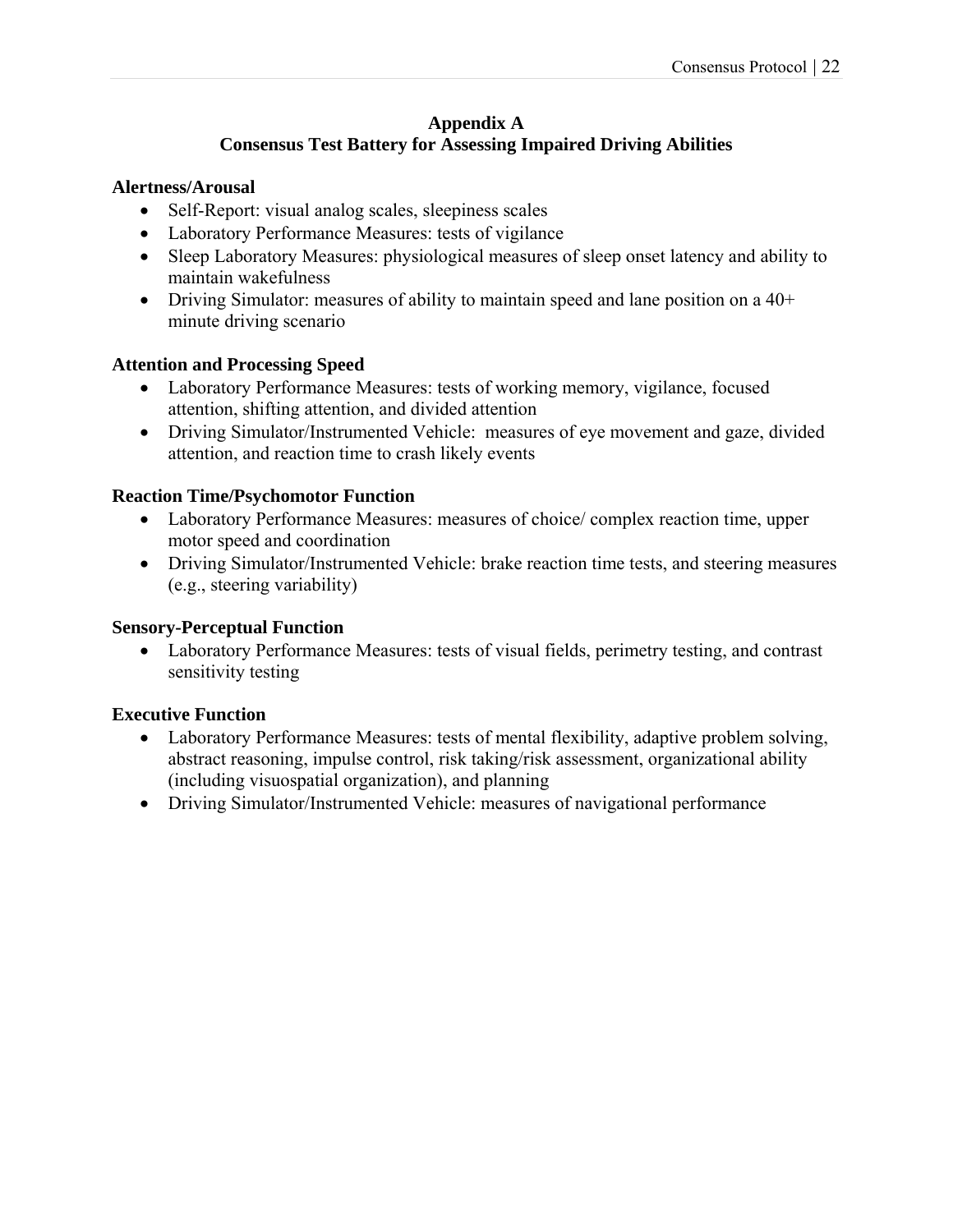# **Appendix B Expert Panel Members**

#### **Doug Beirness, Ph.D.**

Senior Research and Policy Analyst and Advisor Canadian Centre on Substance Abuse dbeirness@ccsa.ca

# **Gary G. Kay, Ph.D.**

President Cognitive Research Corporation gkay@cogres.com

## **Barry K. Logan, Ph.D., DABFT**

Director of Toxicological Services NMS Labs barry.logan@nms.labs.com

## **Herbert Moskowitz, Ph.D.**

Professor Emeritus California State University and University of California, Los Angeles herbmosk@ucla.edu

#### **Jan Ramaekers, Ph.D.**

Head and Associate Professor Department of Neuropsychology and Psychopharmacology Faculty of Psychology and Neuroscience Maastricht University The Netherlands j.raemakers@psychology.unimaas.nl

# **Lionel Raymon, Pharm.D., Ph.D.**

Voluntary Assistant Professor Department of Pathology Forensic Toxicology Laboratory Miller School of Medicine University of Miami lionelraymon@bellsouth.net

## **Gordon S. Smith, M.D., M.P.H.**

Professor Department of Epidemiology and Preventive Medicine School of Medicine University of Maryland National Study Center for Trauma and EMS gssmith@som.umaryland.edu

# **Loren Staplin, Ph.D.**

Managing Partner TransAnalytics, LLC lstaplin@transanalytics.com